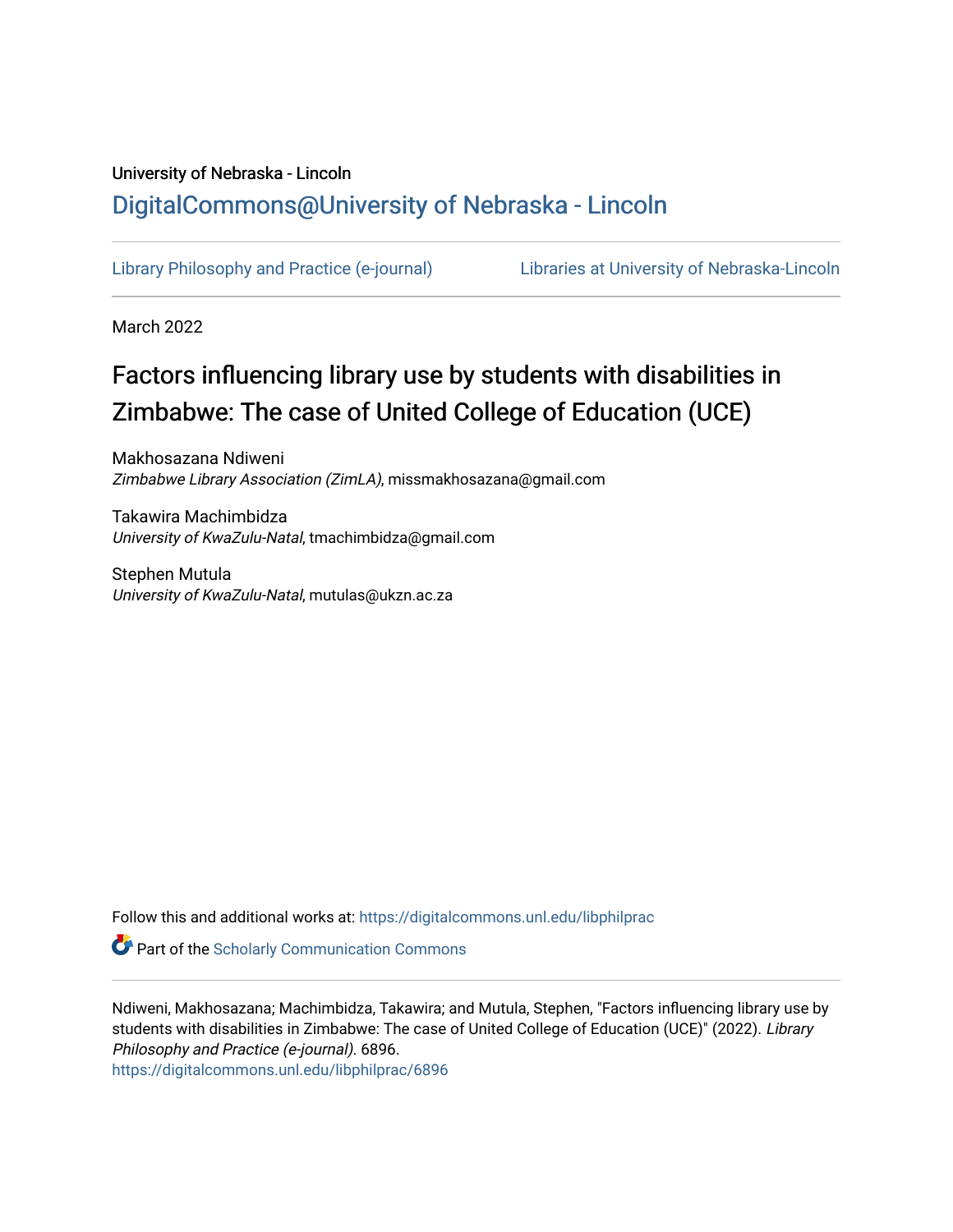## **Factors influencing library use by students with disabilities in Zimbabwe: The case of United College of Education (UCE)**

#### **Author Affiliations**

**Makhosazana Ndiweni** *(first author)* is the president of Zimbabwe Library Association (ZimLA) Matabeleland Region and advocacy officer for ZimLA National Executive Council. Address: Corner 8<sup>th</sup> Avenue and Fort Street, Post Office Box 586, Bulawayo. Contact Telephone: +263 778 558 732 Email: [missmakhosazana@gmail.com.](mailto:missmakhosazana@gmail.com)

**Takawira Machimbidza** *(second and corresponding author)* is a postdoctoral fellow in the Information Studies Programme, University of KwaZulu-Natal, South Africa. Address: Room 317 New Arts Building, Pietermaritzburg Campus, Private Bag X01, Scottsville 3209. Contact: Telephone No.: +27 63 118 0935, Email: [tmachimbidza@gmail.com](mailto:tmachimbidza@gmail.com) ORCID ID: 0000-0002-3267-8794.

**Stephen Mutula** *(third author)* is Professor in the Information Studies Programme, University of KwaZulu-Natal, South Africa. Address: Room 354 New Arts Building, Pietermaritzburg Campus, Private Bag X01, Scottsville 3209. Contact: Telephone No.: +27 71 275 0109, Email: [mutulas@ukzn.ac.za](mailto:mutulas@ukzn.ac.za)

#### **Abstract**

The study investigated the factors that influence library usage by students with disabilities at United College of Education in Zimbabwe. The study employed a qualitative approach. Interviews were held with sixteen students with disabilities, the chief librarian, two library assistants, and one library intern. Data were also collected through observations. Results reveal that great effort has been made to provide inclusive library services to students with disabilities; however, challenges remain. These include: physical inaccessibility of the library to students living with disabilities, lack of infrastructure to support available assistive technologies, information resources that do not accommodate students living with disabilities, and staff that is not adequately trained to handle users with disabilities. The study contributes to global debate about provision of library services to people living with disabilities from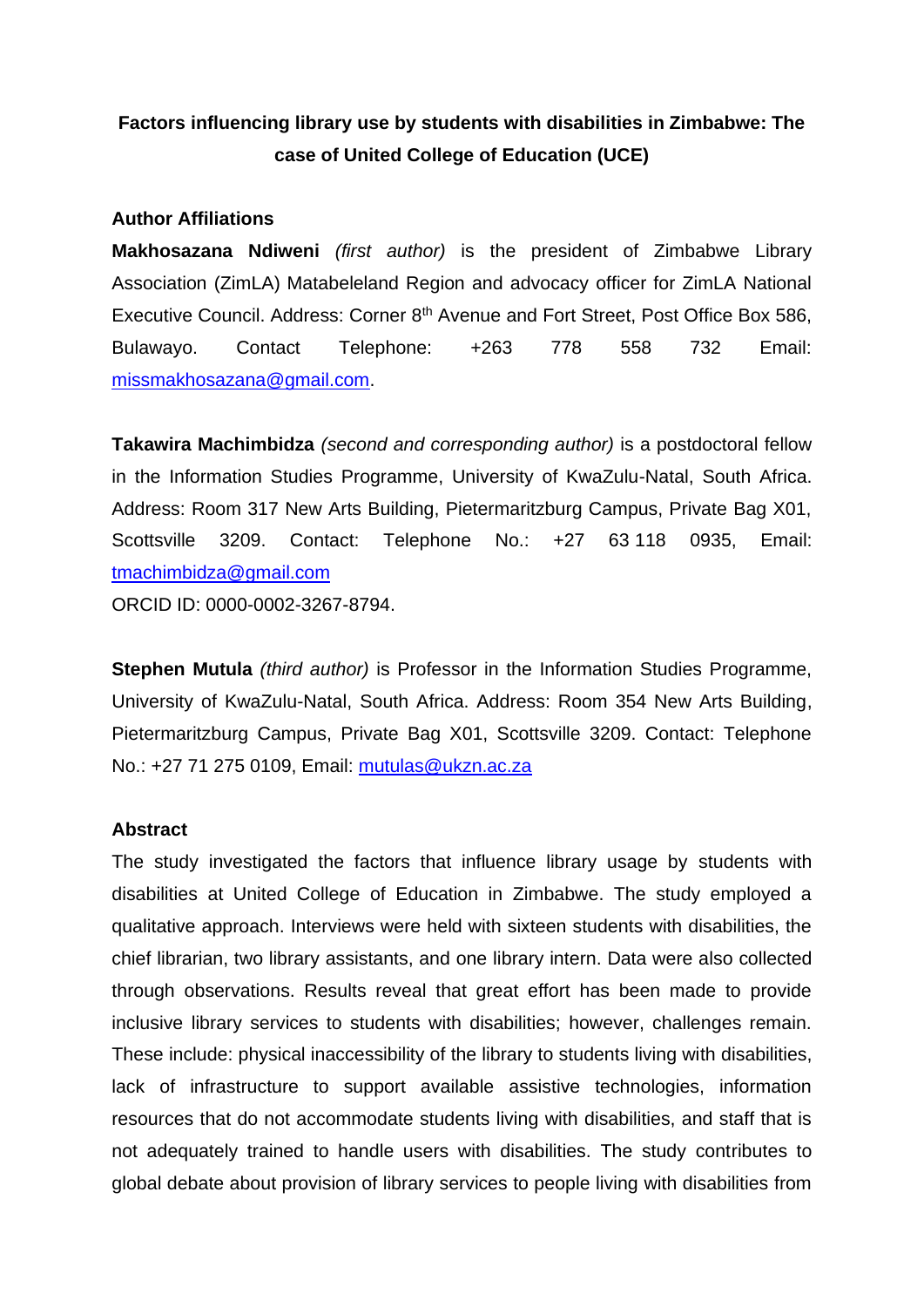a Zimbabwean perspective. The study's recommendations provide ideas that can be adopted by libraries to improve inclusivity.

#### **Keywords**

students with disabilities, library use, inclusive education, assistive technologies, college libraries, Zimbabwe

#### **Introduction**

Education is a basic right for every person regardless of national, social, political, economic, racial, cultural or religious background, and regardless of disability. The right to education for people living with disabilities is guaranteed internationally at United Nations level through the United Nations Standard Rules on the Equalization of Opportunities (UNSREO) for Persons with Disabilities. Through standard rule number six, the United Nations advocates that the education of people living with disabilities be an integral part of education systems of all member states (United Nations, 2006a). Similarly, article 24 of the United Nations Convention on the Rights of Persons with Disabilities (UNCRPD) states that state parties shall ensure that persons with disabilities are able to access general tertiary education, vocational training, adult education and lifelong learning without discrimination and on an equal basis with others (United Nations, 2006b). Furthermore, the United Nations Education, Scientific and Cultural Organisation (UNESCO) Education Strategy 2014- 2021, actively sponsors member states into developing education systems that foster inclusive lifelong learning for all regardless of disability (UNESCO, 2014).

The African Union (AU) also promotes the educational rights of people living with disabilities on the continent. The rights are enshrined in the Protocol to the African Charter on Human and Peoples' Rights on the Rights of Persons with Disabilities in Africa (AU, 2018). The protocol commits African States to ensure that persons with disabilities are educated in a manner that promotes their participation and inclusion in society. The protocol emphasises that persons with disabilities shall on no account be presumed to be uneducable or untrainable. The African Disability Alliance (ADA), Non-Governmental Organisations (NGOs) on the continent, and Disabled People's Organisation (DPO) all acknowledge the importance of educating persons with disabilities in a manner that promotes their participation and inclusion in society (SAFOD, 2016). On the regional level, the Southern African Development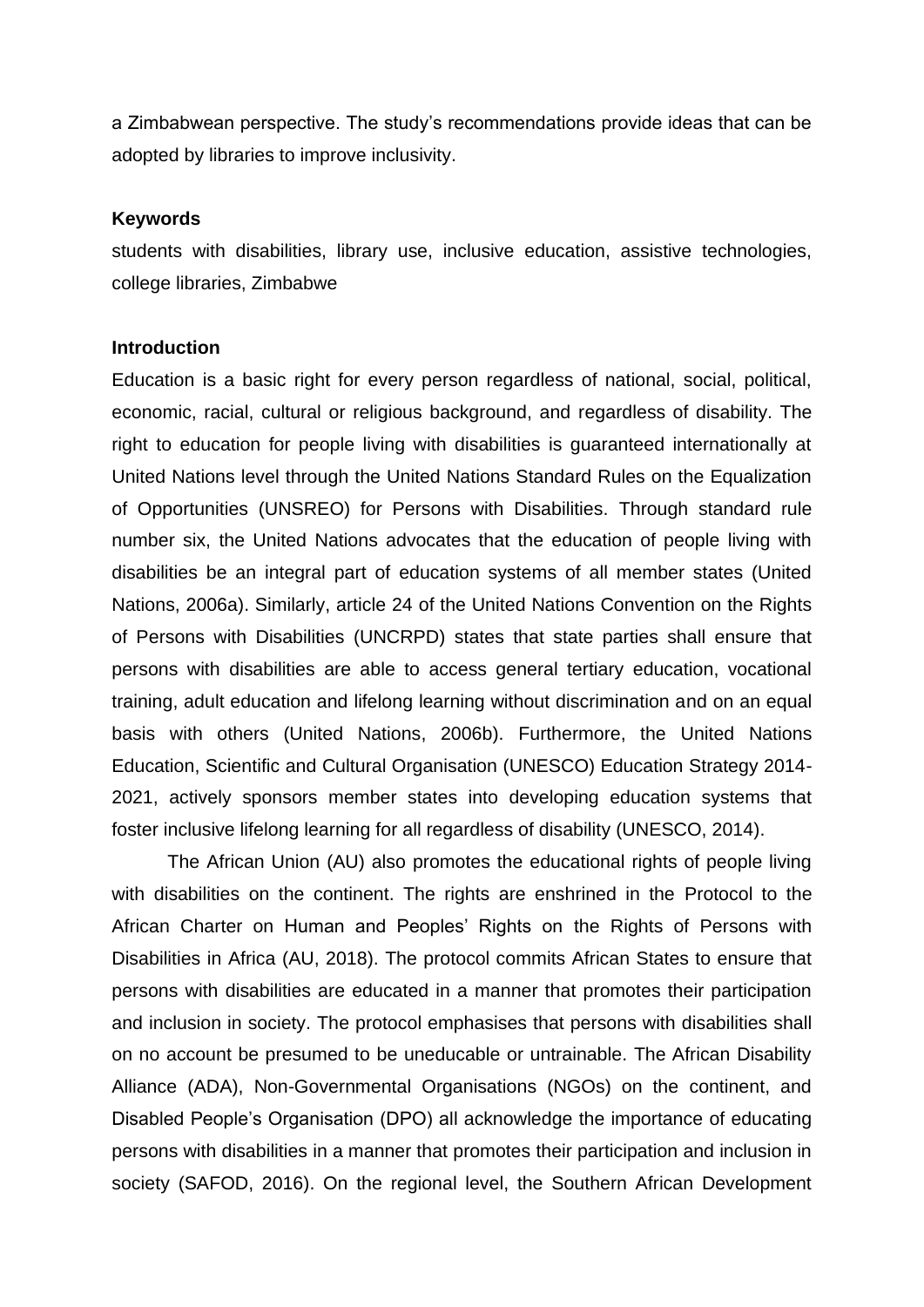Community (SADC) has endorsed inclusive education to make issues pertaining to access to quality education for students with disabilities an integral part of all the member states' policies and programmes (SAFOD, 2016).

In Zimbabwe, the Zimbabwe Human Rights Commission (ZHRC) has worked tirelessly to gain government's support to ensure the respect and enjoyment of rights by persons living with disabilities as provided for in the Disabled Persons Act of 1992, the Convention on the Rights of Persons with Disabilities (CRP D), and sections 56 (3) and 83 of the Constitution of Zimbabwe. Specifically, section 56 (3) of the Constitution prohibits discrimination on several grounds including disability while Section 83 of the Constitution and Section 5(1) of the Disabled Persons Act spell out that the State through the National Disability Board should take appropriate measures to ensure persons with disabilities: become self-reliant, live with their families and participate in social, creative and recreational activities, are protected from all forms of exploitation and abuse, are given access to medical, psychological and functional treatment, are provided with special facilities for their education, and are provided with state funded education and training where they need it (Government of Zimbabwe, 2013).

Philanthropic organisations like the Jairos Jiri Association have played a pivotal role in advocating for education and training for people living with disabilities in Zimbabwe. The Association's Lobby and Advocacy programs have brought inclusivity in the primary and secondary schools and vocational training colleges established by the Association (Chataika, 2013). Similarly, one of the aims of the National Association of Societies for the Care of the Handicapped (NASCOH), an umbrella body for organisations representing people with disabilities in Zimbabwe, is to support people living with disabilities in their quest for education (NASCOH, 2021). Another influential Zimbabwean organisation, the National Association for Non-Governmental Organisations (NANGO), for long implored government to accommodate people living with disabilities in its education policies (Machingura, 2013).

The Zimbabwean government, through its Inclusive Education Policy, has directed tertiary institutions to enrol students with disabilities together with other students on a fair basis. Teacher Training Colleges were the first to respond by effecting mainstreaming and integration (Chataika, 2010). The concept of mainstreaming emphasises that students with disabilities can academically excel in a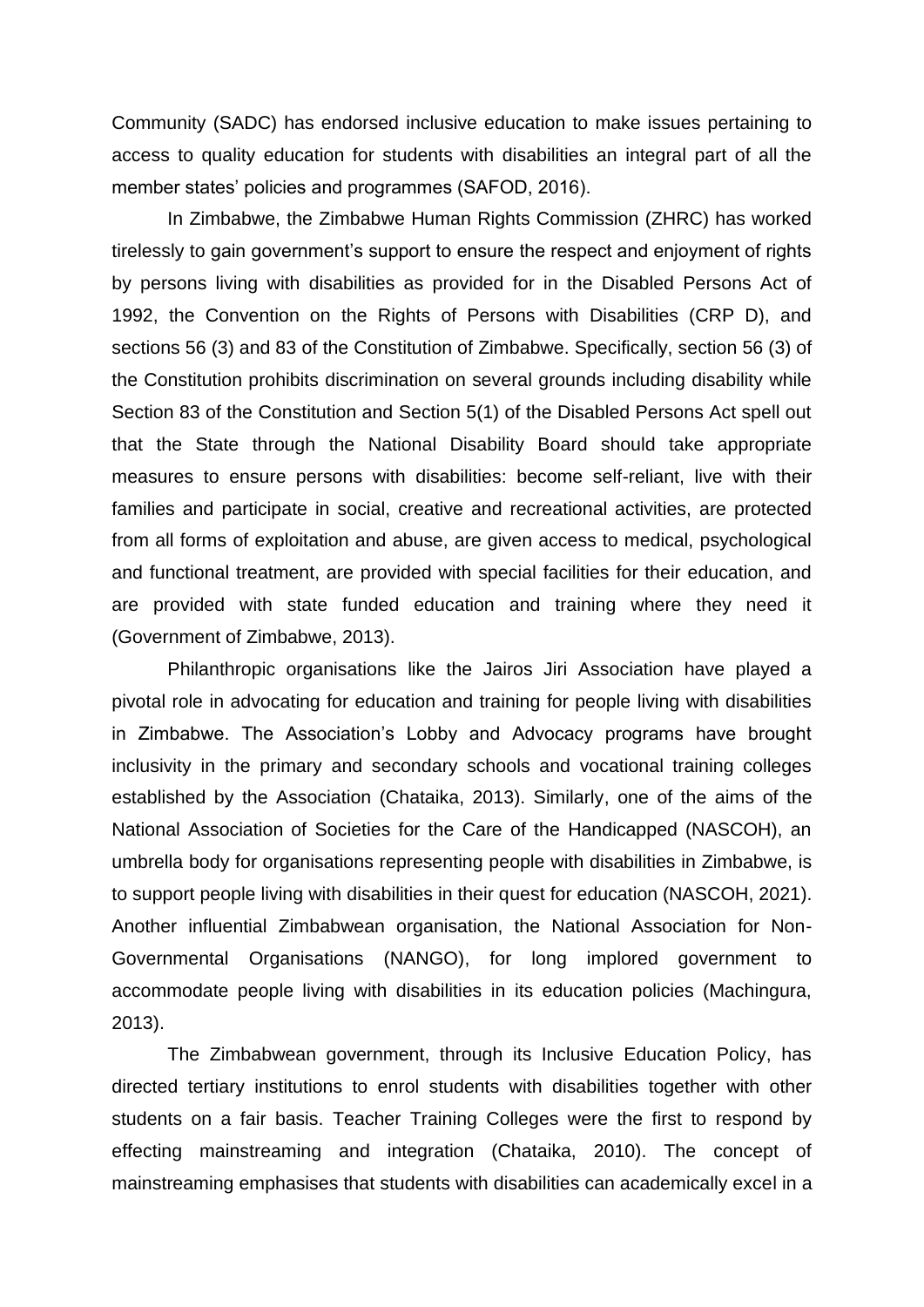general learning environment like their counterparts (Reynolds, Zupanick and Dombeck, 2013). The United College of Education (UCE), a teacher training college based in Bulawayo, Zimbabwe's second largest city, enrols students who want to pursue a career in teaching without discrimination, in line with government policy on inclusion. This college offers diplomas in three disciplines, namely: General Education (GE), Early Childhood Development (ECD), and Special Needs Education (SNE). In these programs, the college currently has sixteen students with disabilities. However, despite the formidable efforts made to ensure that inclusion is observed in enrolment, it appears information service provision has not moved at the same pace to meet the information needs of the growing number of students with disabilities at UCE.

A study done at UCE by Luthuli, Ncube, Moyo and Nyathi (2016) showed that students living with disabilities were poor users of the library. Only three of them used the library regularly. The library usage behaviour of students living with disabilities was in sharp contrast to that of their counterparts, who used the library much more. The poor library usage by students with disabilities seemed to be affecting their educational performance because the same study revealed that lecturers at the institution were not impressed with the quality of work they submitted. The lecturers complained that students with disabilities took longer than their peers to submit assignments and that the quality of their work was usually low. The study pointed to information provision as a major issue that may be affecting the performance of students with disabilities at UCE. While the study revealed that students with disabilities did not use the library, it however, did not offer reasons for this state of affairs. The study did not reveal factors influencing the library usage patterns by students with disabilities at UCE.

The challenge of poor library use by students with disabilities at UCE persist despite the major strides that have been made, globally, nationally, and institutionally to accommodate such students in mainstream programs (Lorenzo, 2011). It seems that whereas the students have been accepted in the classroom, the libraries of educational institutions have not always moved to accommodate their needs. Maarno (2014) has argued that all library users should be accommodated and must have their individual needs catered for and not generalised by meeting supposedly common needs only.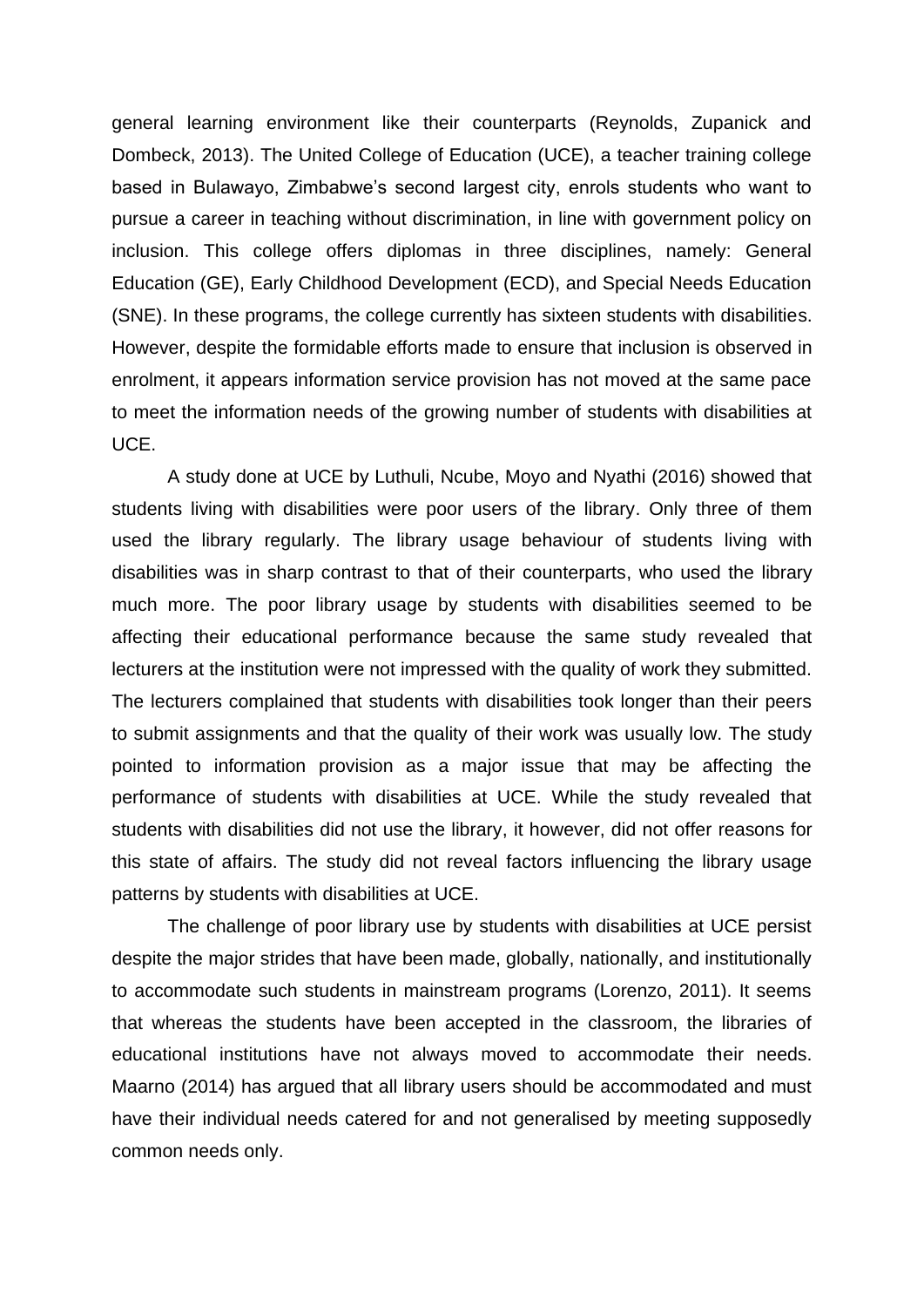A study of literature shows that one of the key issues that frustrate students with disabilities in their quest to use the library is the accessibility of these libraries. Ekwelem (2013) conducted a study in Nigeria and observed that many physically challenged people attending conventional educational institutions were disadvantaged because appropriate accessible buildings, facilities and information resources to cater for them were not provided. The building of academic libraries is controlled by the parent institutions who may not value the importance of accessibility of facilities to students living with disabilities (Babbie, 2003). Another study conducted in Kenya by Irvall and Nielsen (2005) found that lack of adequate space in libraries limited the free movement of patrons on wheelchairs and discouraged their use of the facilities. In the libraries they studied the sitting space, shelves, offices and library catalogues were too close together with very little room for movement. Access to some of the information resources and services was difficult for patrons with disabilities due to the physical layout of the libraries.

To be fully inclusive, libraries ought to adopt assistive modern information and communication technology tools to cater for the needs of students with special needs (Maarno, 2014). Seyama, Morris and Stillwell (2014) investigated the information seeking behaviour of blind and visually impaired students at the University of KwaZulu-Natal, Pietermaritzburg campus. The findings revealed that blind postgraduate students had troubles accessing online resources because the library did not have assistive technologies installed to aid students with visual impairments. Maarno (2014) argues that in as much as Information and Communication Technologies (ICTs) have been adopted in the classroom, libraries should adopt Assistive Technologies (AT). Researchers also note that library collections should be available in different media formats to ensure universal access to information in libraries. Harris and Oppenheim (2003) state that access to electronic and print resources can be a challenge for people with visual impairment as these information resources are usually available in a format that is not user friendly.

As Zimbabwe embraces the inclusive education policy, this study points out the major challenges that students with disabilities face, as they access information. Findings of the study can inform new national policies that seek to further promote access to information for people living with disabilities. The study will also help librarians in understanding reasons some students with disabilities avoid using the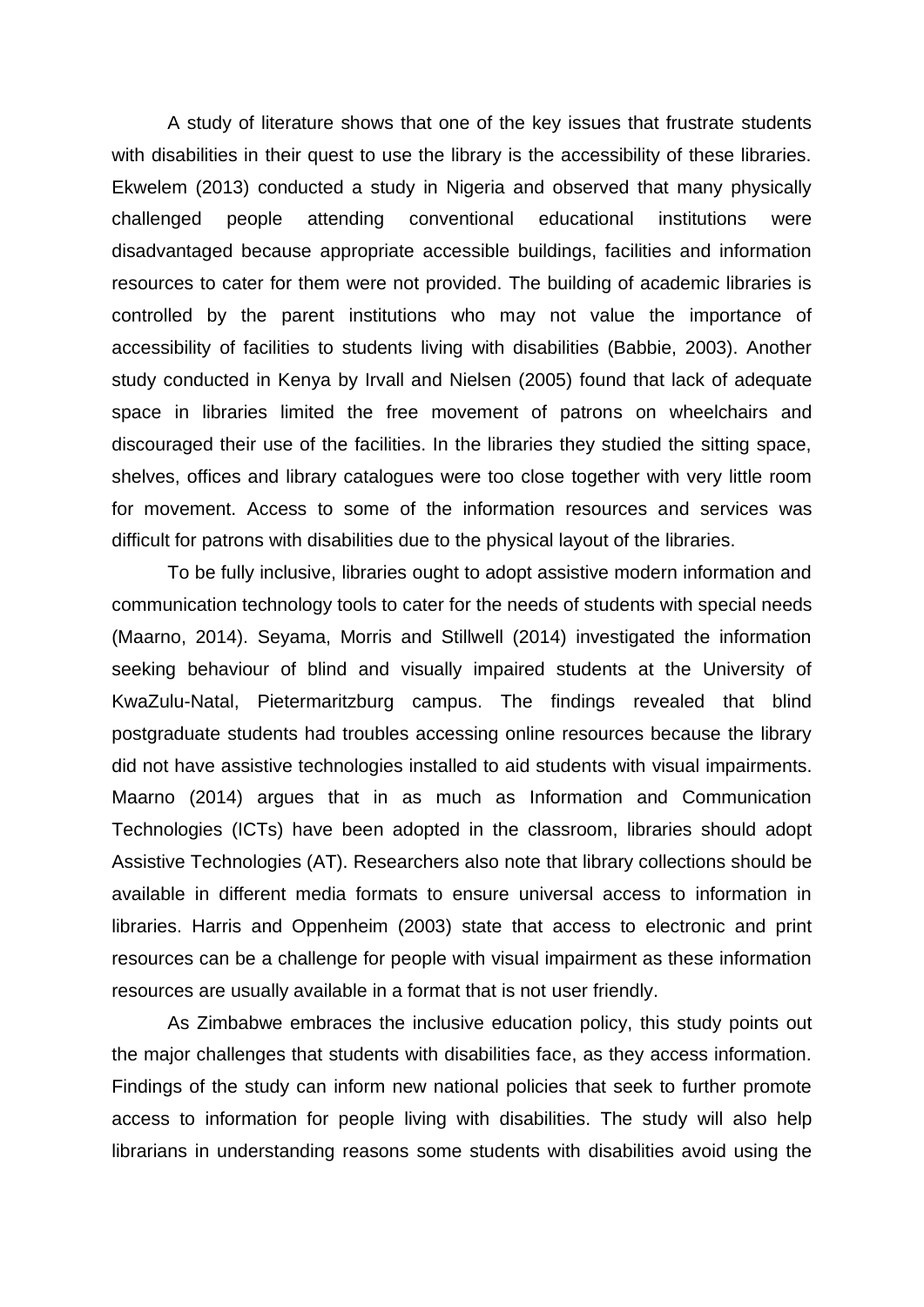library. The recommendations of the study will inform librarians as they formulate inclusive library policies and revise their practices.

#### **Statement of the problem**

Students with disabilities at UCE hardly use the library. A study conducted by Luthuli et al. (2016) showed that this circumstance has negatively affected their education as their marks are usually lower than those of their counterparts. The study, however, did not go further to investigate why students living with disabilities make poor use of the library. Furthermore, the study did not establish if the UCE library provides equal opportunities for all students. However, if this situation remains unresolved, the current situation will persist and the gains achieved by enrolling students with disabilities will be forfeited. UCE attracts students from all over the country and even from some countries within the Southern Africa Development Community (SADC) and continued failure or delayed completion of studies by students with disabilities on account of lack of library use may discourage future applications from this critical group. A study was therefore warranted to understand the problem.

#### **Purpose of the study**

The purpose of the study was to investigate factors that affect library usage by students with disabilities at UCE.

#### **Objectives of the study**

The objectives of the study were to:

- Assess the physical accessibility of UCE library to students with disabilities;
- Establish the technologies adopted by the library to assist students with disabilities to gain access to information;
- Examine the extent to which the format of materials at UCE library accommodates students with disabilities; and,
- Examine the extent to which the library staff has been trained to serve students with disabilities.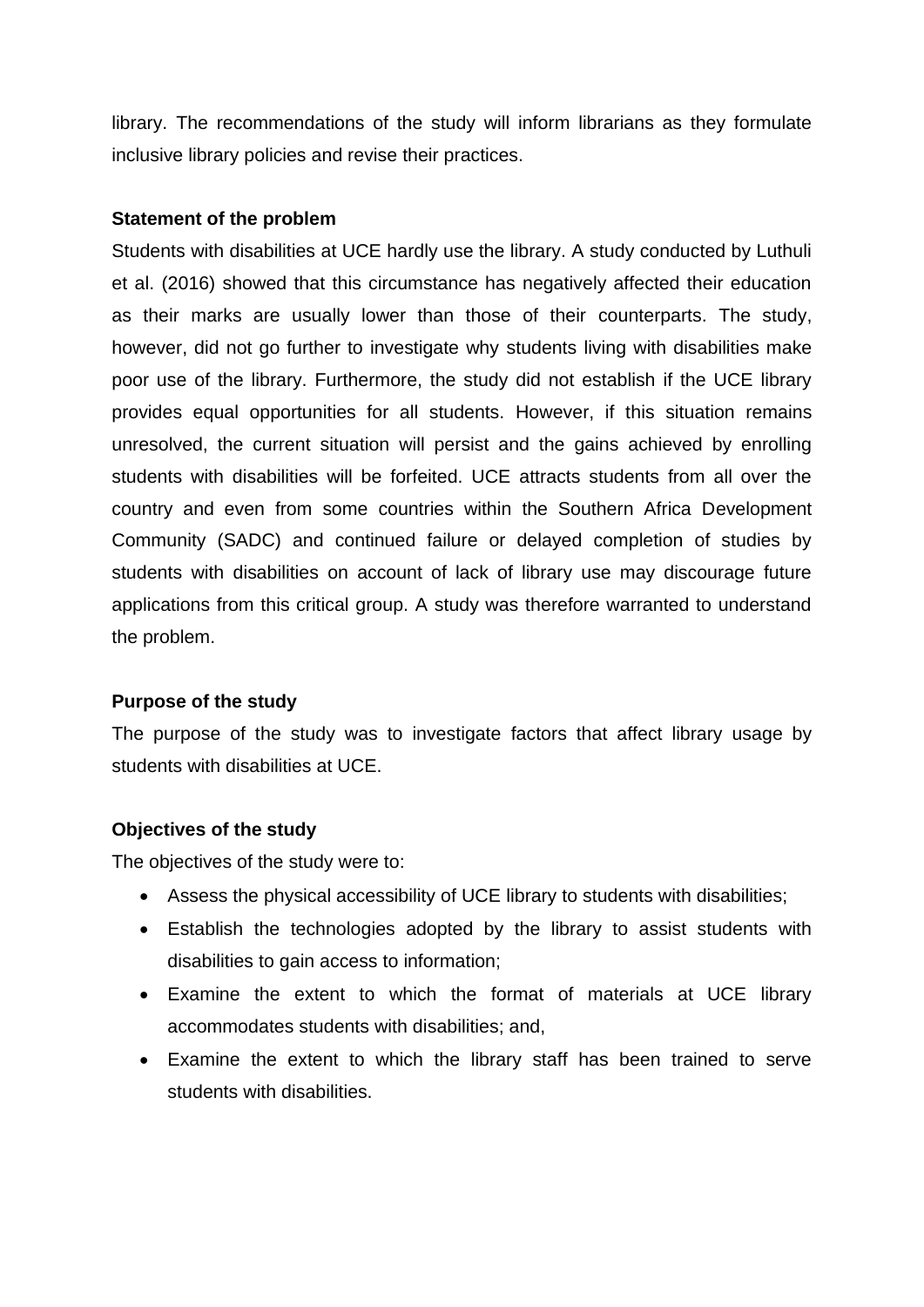#### **Research questions**

The research questions of the study were as follows:

- To what extent is the UCE library physically accessible to students with disabilities?
- What technologies have been adopted by the library to assist students with disabilities to gain access to information?
- To what extent does the format of materials at the UCE library accommodate students living with disabilities?
- To what extent has the staff of UCE library been trained to handle students with disabilities?

#### **Literature review**

#### *Physical accessibility of libraries to students with disabilities*

Accessibility means enabling or allowing a person with a disability to have access directly or indirectly to benefits of public social services in all spheres of society (Disability Act, 2010). A library is an independent space that should be physically available to all its patrons. This may include physical access environmentally, such as: accessing the library building, access to the rest rooms, reserved parking spaces, and access to the information resources (Disability Act, 2010). Irvall and Nielsen (2005) stress that all parts of the library should be accessible, the space should be arranged logically with clear signage and a floor plan posted close to the entrance, service desks should also be located close to the entrance and wheelchairs should be able to move around inside the library easily. If the library has more than one level, there should be a lift for wheelchairs or ramps. There should be no raised doorsteps and all doors should have automatic opener and shelves should be reachable from a wheelchair. There is a need for librarians to persuade the government and relevant stakeholders to mandate academic libraries to be physically accessible to students with disabilities (Irvall and Nielsen, 2005).

Shelton (2014) conducted a study on accessibility and facilities for people living with disabilities in public university library buildings in Leicester, United Kingdom. The main purpose of the study was to examine the views of architect experts and physically disabled users on the accessibility status of 14 public and university library buildings in Great Britain. They used the IFLA checklist as a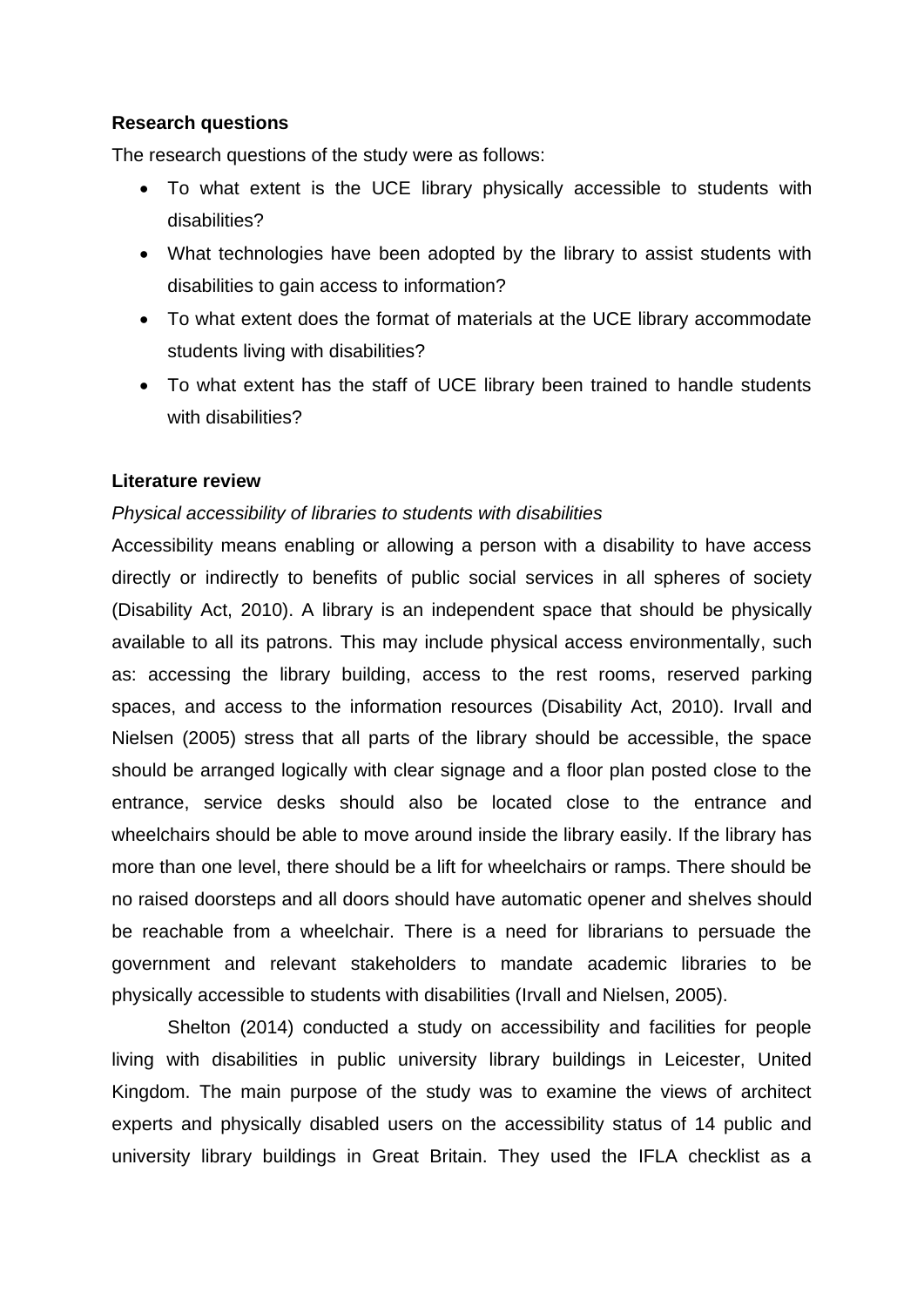framework for the study and findings indicated that 53.8% of libraries did not provide ramps and 63% had no exclusive space for the disabled. Users with disabilities have the right to be considered when buildings and functions are planned (Bodaghi, Cheong and Zainab, 2015). Onatola (2007:96) found that the present situation in most universities in Iran is such that students and staff who use wheelchairs must literally be physically carried when they want to access public facilities such as lecture rooms and libraries. Scholars like Shelton (2014) condemn such behaviour in academic libraries and insist that libraries should be designed to be universally accessible and should have equipment in place to enable all users to get maximum benefit from the library's materials and services offered. Burke (2000) stressed that even a single stair in front of the restrooms or the reference section can present a barrier for students with disabilities.

Evidence from research done in Nigeria by the African Studies Centre Leiden (ASCL) (2008) show that physical inaccessibility of library facilities undermines library usage by students. Lack of desks and study space suitable for wheelchair users, inability to keep entrances wheelchair accessible, corridors occupied with obstacles, the inability of patrons with disabilities to access library shelves, and their inability to leave the library building in case of emergency are all detrimental factors to library usage by people living with disabilities (ASCL, 2008). In addition, many physically challenged people attending conventional educational institutions were disadvantaged because appropriate accessible buildings, facilities and information resources to cater for them were not provided (ASCL, 2008). Physical accessibility challenges also affect students with disabilities in South African Universities. Outcomes from a study carried out in South Africa by Caga (2011) indicated that the most common challenges identified by the participants were physical barriers which included the inaccessibility of buildings and infrastructure to people with disabilities. The same study noted that inaccessible buildings were a challenge facing people with visual impairments. Participants mentioned that often there were no suitable lifts in buildings, the colour coding used to help people with visual impairments to access buildings was inappropriate and the signage was sometimes too small for partially sighted individuals (Caga, 2011).

Students with physical impairment have a huge challenge in accessing library materials. Akolade et al. (2015) conducted a study on physically challenged undergraduates' satisfaction with libraries and information services in higher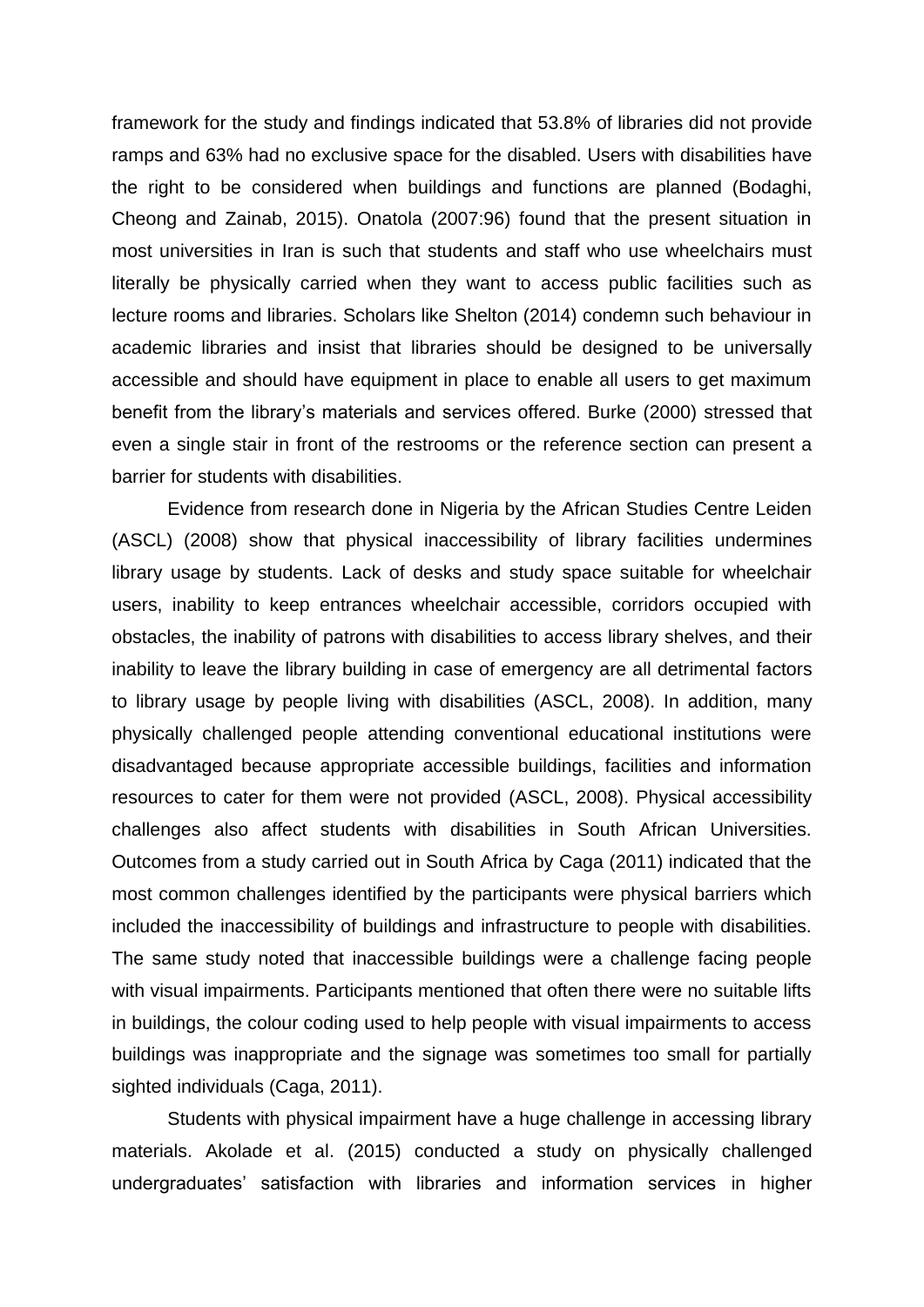institutions of learning in Kwara state, Nigeria. About 85.1% of respondents indicated that there were no transcription services for physically challenged students in the library while 83% indicated that there were no orientation programmes for the physically challenged students in the library. A study by Chataika (2010) on personal experiences of students with disabilities in Zimbabwe indicated that the hearingimpaired students lamented physical exclusion from library buildings in tertiary institutions as they felt that hearing people did not consider them to be contributors to the development of Zimbabwe.

Lorenzo (2011) says that a country should measure the extent to which it values its human rights by the way the vulnerable population is treated. Manatsa (2015) notes that many government workplaces in Zimbabwe are inaccessible to people with disabilities. For example, many buildings do not have guiding rails, elevators lack recorded voices for persons with visual impairment, and elevators are too narrow to accommodate wheelchairs. Mpofu and Shumba (2012) conducted a study on challenges faced by students with special educational needs at Early Childhood Development (ECD) centres in Chegutu, Zimbabwe. The study showed that 72% of the ECD centres were physically not suitable for students with disabilities. The external infrastructure and the classroom movable infrastructure did not meet the minimum standards for a disability user friendly environment. In contrast, the University of Zimbabwe (UZ) library is a success story in implementing library inclusion to students with disabilities. Kusekwa, Munyoro and Chikonzo (2018) reported that a physically accessible area was identified in the UZ main library and redesigned into a special needs corner reserved for access by students with disabilities. In addition to refurbishment, new furniture including chairs and computer desks were brought into the library for the convenience of students with disabilities.

*Assistive technologies adopted in libraries for use by students with disabilities*  Assistive Technologies (AT) are electronic solutions that enable people with disabilities to independently access Information and Communication Technologies (ICTs) and fully utilise information (ASCLA, 2001). Worldwide, people with disabilities have experienced significant changes in the last decade with new regulations, legislation and standards being adopted to increase their social integration and participation in public life (Dragoicea et al., 2009). Assistive technologies and ICTs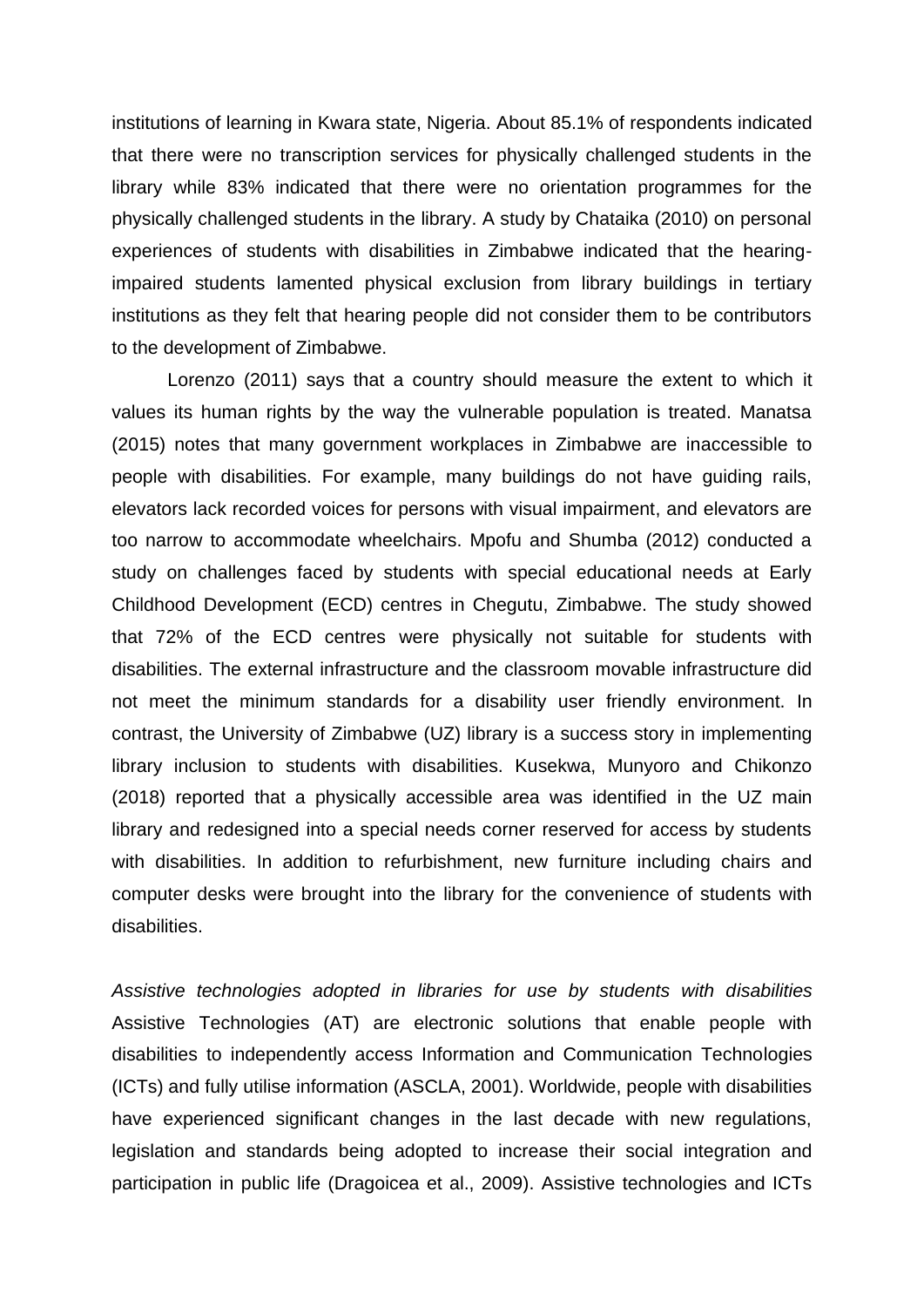help students with disabilities to learn and interact and enhance their access to information. Cahill and Cornish (2003) argued that it is imperative that academic libraries adopt ATs which are essential in ensuring equitable access to information for people living with disabilities. It is important to value these technologies because access to ICTs is a major determinant of how information rich or information poor a country is (Machingura, 2013). Developing countries are disadvantaged in terms of accessing these technologies due to inadequate infrastructure and other resources needed to set up and maintain these technological tools. The introduction and maintenance of ATs by academic libraries in developing countries is not always a straightforward matter, due to severe budgetary constraints.

There are quite a number of assistive technologies available online and offline, open source or proprietary. Assistive technologies include mobility devices such as walkers, wheelchairs and electric scooters, as well as communicative equipment such as hardware, software and peripherals to assist the visual, hearing, speaking and motion-impaired populace (Akakandelwa, Stalonc and Adibo, 2012). According to the Association for Specialized and Cooperative Library Agencies (ASCLA) (2001), the library can offer adaptive hardware such as trackball mice, large print keyboards, headset and microphones; which would largely benefit the visually impaired patrons. Intellikeys keyboard can also be offered to facilitate the use of personal computers for students with physical disabilities who have difficulties in typing on a standard keyboard. Information can be provided through digital media which will assist students with hearing impairment (HI). Teletype or Telecommunications Device (TYY/TDD) for the deaf can be adopted by libraries to assist students with hearing impairment to communicate directly with the library via a teletype machine (ASCLA, 2001).

Solanki and Mandaliya (2016) have suggested a number of modern applications which can be used in libraries for assisting patrons with disabilities. For the visually impaired, Ariadne GPS can be used to track the position of the blind, and help them navigate using talking maps. This can be especially helpful in academic libraries where classrooms and the library may be wide apart. Tap-tap is an application that will vibrate and flash a light from the device if there is any noise in the vicinity. This can be adopted by libraries to improve signature in the library, for students with hearing impairment to get the message when there is fire or siren alert or when someone is knocking. Tap-to-talk is another application that can be used by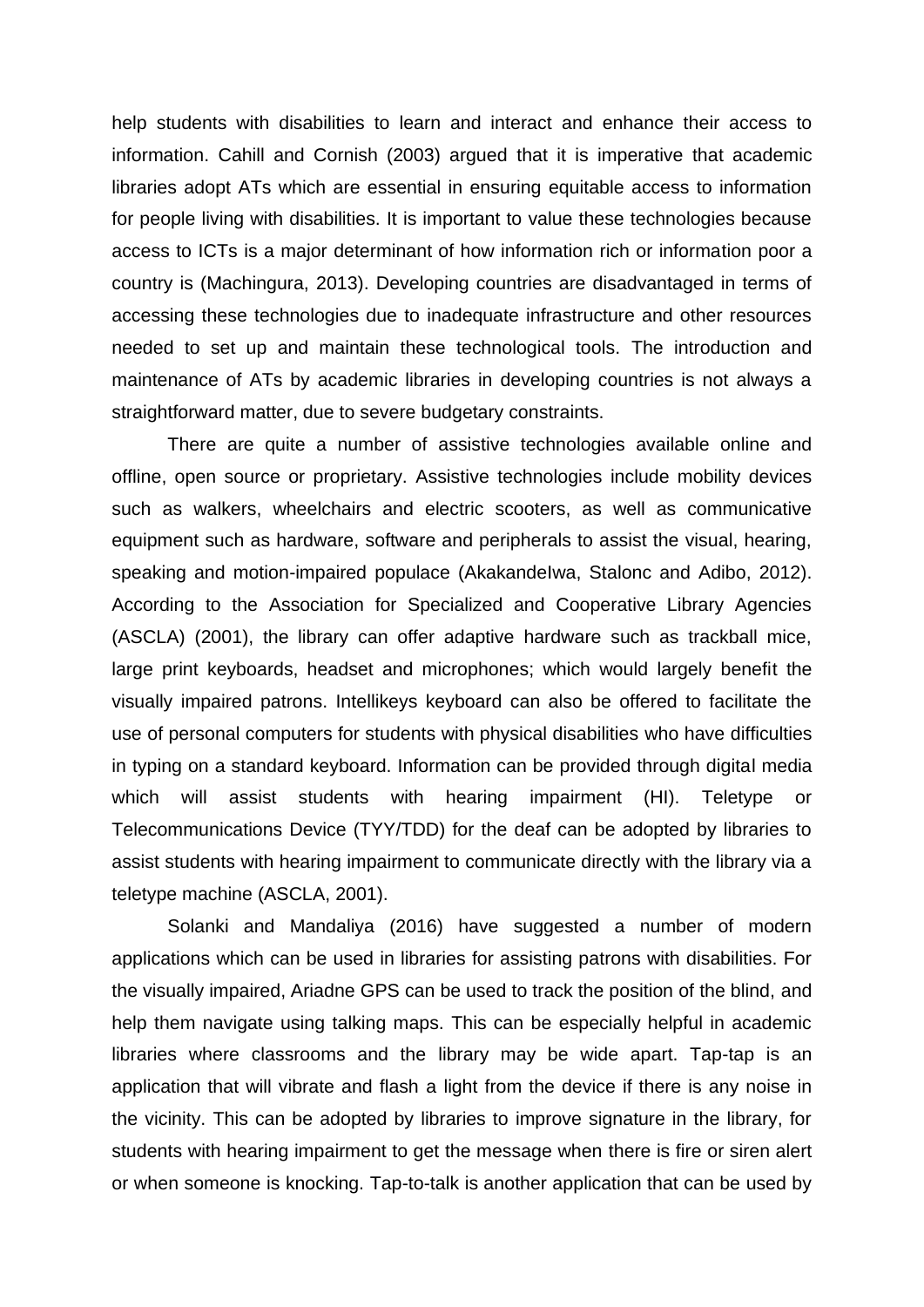academic libraries to assist students with speech disabilities. This technology can store photographs and pictures from other information sources, so instead of words, students can use these to enhance communication.

It is evident that in this information age, it is no longer adequate for academic libraries to only provide access to print and electronic resources. The bar has been set higher and assistive technologies should be adopted to cater for patrons with disabilities. Burke (2000) asserts that user friendly libraries should offer these technologies that would improve the learning and researching experience for students with disabilities. Challenges to the full use of ATs remain, however. Some academic libraries are still to integrate assistive technologies in their information systems. This is proven by a study conducted by Majinge and Stillwell (2014) on the information seeking behaviour of blind and visually impaired students in South Africa. Results showed that the University of KwaZulu-Natal library has adopted the new technologies. Information for students with disabilities is also now provided in electronic format. However, students who were required to conduct extensive research and consult a wide variety of sources were frustrated as they used the library database which had some missing software. Other factors that frustrate usage of ATs by students with disabilities include lack of promotion of the resources and lack of skills on the part of students who are meant to use the resources (Ekwelem, 2013; Majinge and Stilwell, 2014). Students with disabilities need to be made aware of available ATs and to be trained in the use of the not so common media.

## *The extent to which the format of materials in libraries accommodates students with disabilities*

Libraries must have their collection in various formats to meet the different information needs of their users (Adetoro, 2009). Solanki and Mandaliya (2016) have suggested the use of the Digital Accessible Information Systems (DAISY) by academic libraries to provide inclusive access to information resources. This is a file format that can help patrons with low vision. Through this format, one or more digital audio files contains a human or pre-recorded synthesised narration of part or all of the source text; a marked-up file containing some or all of the text; a synchronisation file to relate markings in the text file with time points in the audio file; and a navigation control file which enables the user to move smoothly between files while synchronisation between text and audio is maintained. Other desirable formats to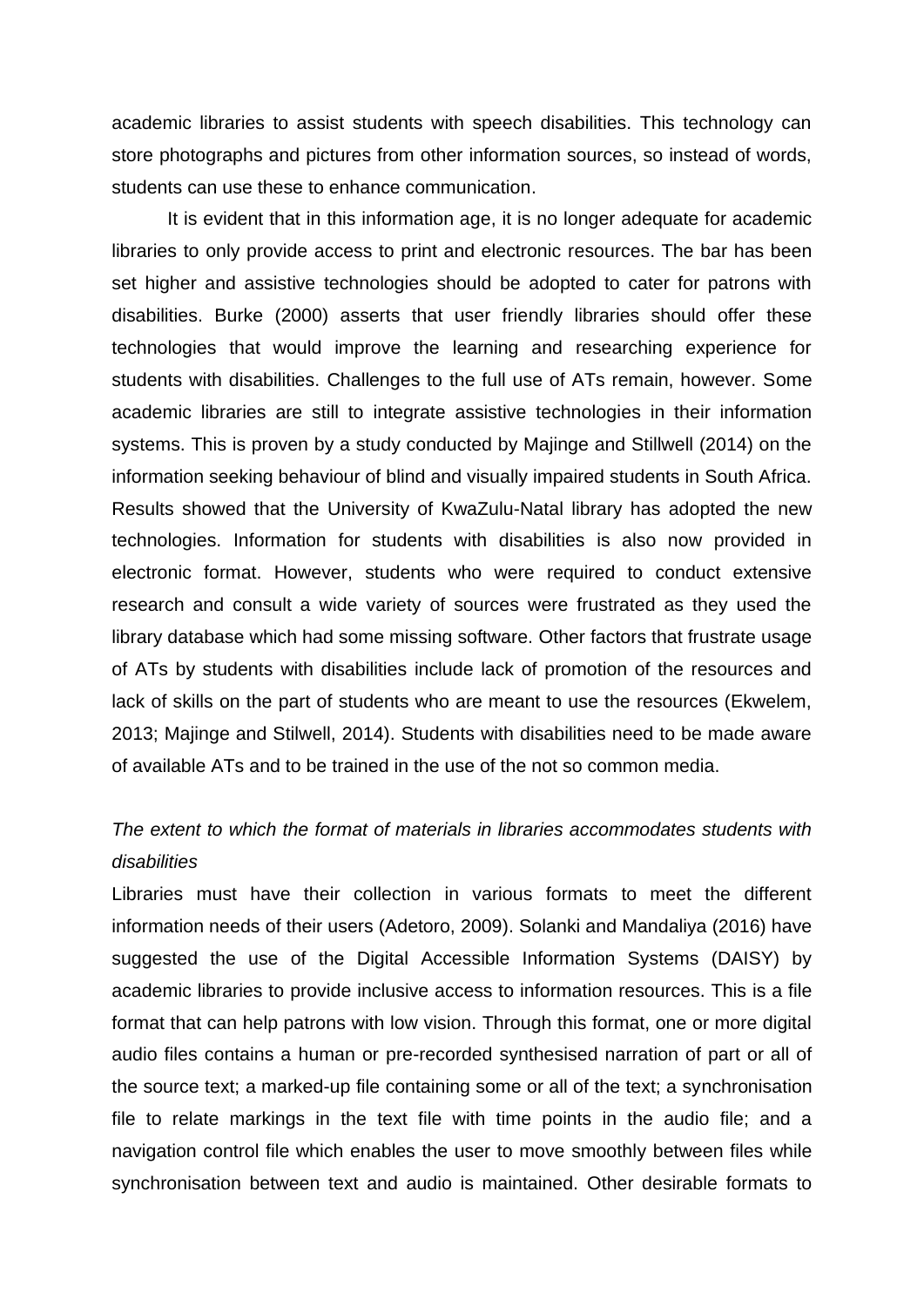cater for people with visual impairment include books in Braille and audio. Vicente and Lopez (2010) claim that appropriate formats help people living with disabilities to eliminate many of the disabling barriers that impair or completely prevent them from accessing information and participating in many activities. Researchers such as Seyama (2009) and Adetoro (2009) bemoan the record of African academic libraries when it comes to providing library material in appropriate formats for people living with disabilities.

Adetoro (2009) complained that in Nigeria academic libraries and their chief funders have neglected resource formats that are suitable for people with visual impairments. The same researcher discovered the same situation in Kenya, Tanzania and Malawi where libraries preferred to invest in resources used by the majority of their patrons, thus neglecting people with disabilities who are in the minority. Financial constraints seem to be at the heart of the segregation of people living with disabilities insofar as the provision of alternative formats of materials is concerned (Sheldon, 2001). It costs considerable amounts of money, usually in foreign currency, for libraries in developing countries to acquire materials in varied formats. It is also a huge expense for libraries in terms of money and time to convert regular materials into formats suitable for people with disabilities. The unfortunate default position for many financially hamstrung and understaffed libraries is to ignore alternative formats and focus on that which can be accessed by many of their clients.

It is critical that governments, philanthropic organisations, and foreign donors aid libraries in developing countries to acquire alternative formats for the benefit of people with disabilities. This model has been used even by libraries from the supposedly rich countries. A study conducted by Koulikourdi (2008) on library services for people with disabilities in Greece showed that while the financing of special equipment mainly came from the regular total library budget, six libraries reported benefitting heavily from external sources. This underscores the importance of both internal and external support for academic libraries to be inclusive (Koulikourdi, 2008). In India, organisations like Mitrajyothi, National Association for Blind (MNAB), All India Federation for the Blind (AIFB), National Institute of Visually Handicapped (NIVHI), Daisy Forum of India (DFI), Saksham and Blind Relief Association (SBRA) work harmoniously to develop materials for persons with visual impairment (Saksham Trust and Indian Institute of Technology, n.d). While more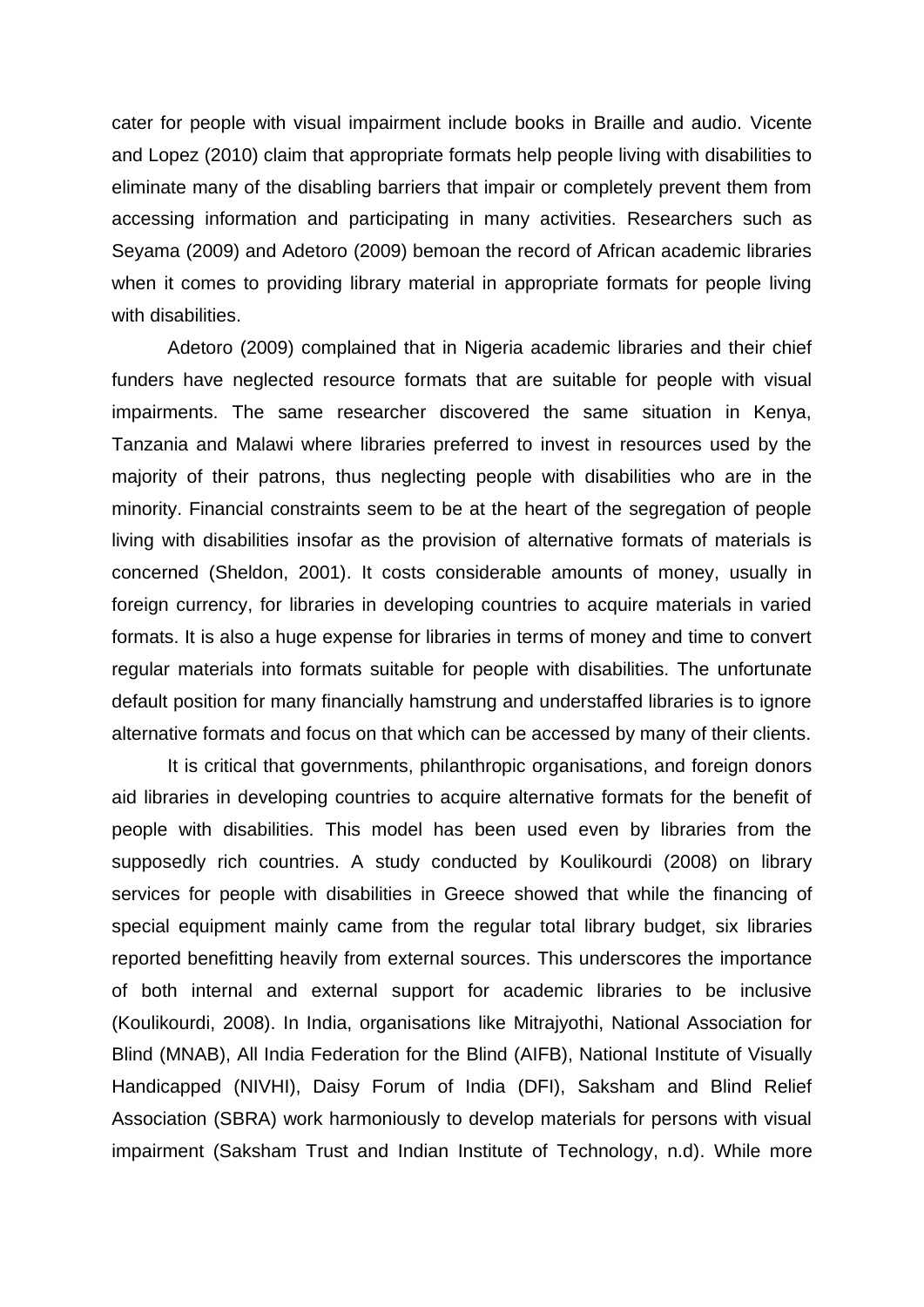could still be done in India, there are at least some concerted efforts which interested organisations and funders in Africa can learn from.

#### *The need for staff training to serve patrons with disabilities*

Training library staff to deal with students with disabilities is very important and can contribute to the use or non-use of library services by students with disabilities. A lot of advocacy associations have pushed for further training for librarians so as to best support the needs of students with disabilities. Despite this recent push for training within the profession there seems to be a lack of discussion on what type of formal training should be provided to the librarians (Anjiode, 2010). The important role of empowering the library staff with skills to serve students with disabilities might be unnoticed by librarians and other key players due to their lack of close relationship with students with disabilities but partnering with the right people can solve this problem and ensure inclusion is practised in the library (Anjiode, 2010). Perrault (2011) has drawn international attention to the need for further-refined research exploring the role librarians play in meeting the needs of students with disabilities. Few studies have extensively examined the expected contents of the modules which librarians are meant to take in special education to cater for students with disabilities (Perrault, 2011). It is one step in the positive direction that librarians are willing to learn more on how best they can serve students with disabilities.

Perrault (2011) investigated six New York State public schools and examined the relationship between school librarians and Special Education (SPED) teachers. The study also evaluated their instructional partnership and potential for collaboration. Findings showed that teachers were interested in providing better support for their students, but were frustrated by the search for resources that met the special needs of their students. School librarians saw the need for a wide range of multimodal approaches and played to their strengths as leaders and information gatekeepers, but gaps in optimising the situation for SPED teachers and students were identified as stemming from lack of training within coursework in library and information science post-graduate degree programs (Perrault, 2011). Inclusive schools also need librarians to be trained on special needs education like their teacher counterparts so as to improve the learning experiences of students with disabilities.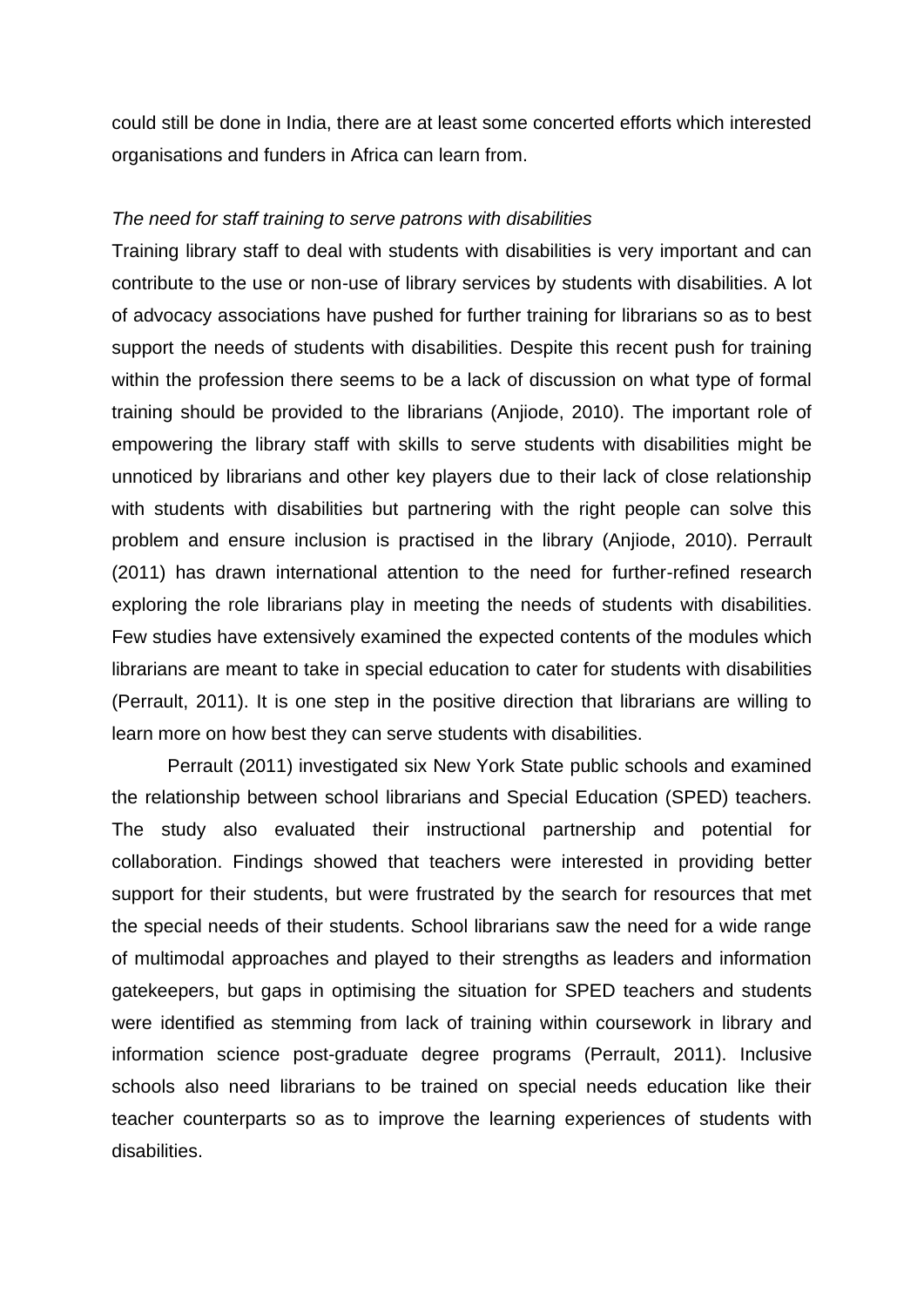According to Belger and Chelin (2013) staff development may include preservice training through accredited library graduate programs, or in-service professional development, especially for academic librarians who are serving students with disabilities in colleges. This training should address skills to interact with students who have various forms of disabilities. Successful communication between the librarian and patrons with disabilities makes it easy for the library staff to assist them in services that they may need in the library. This is supported by a study conducted by Belger and Chelin (2013) on the impact of staff training in communication skills on the provision of services to students with dyslexia within a sample group of academic libraries in England and Wales. In all the interviews conducted in eight institutions, it was revealed that good communication with students with disabilities played an important role and has strengthened the referral process and improved uptake of services by such students. Belger and Chelin (2013) also remarked that library service provision could not have operated smoothly if communication with the students with disabilities was not improved.

#### **Methodology**

The study employed a qualitative approach using a case study research design. Interviews were held with sixteen students with disabilities, the chief librarian, two library assistants, and one library intern. Data were also collected through observations. The use of interviews and observations enabled the researchers to gain in-depth insight of the phenomenon under study. Interviews were appropriate because they gave the respondents room to freely express themselves and address in detail their views concerning factors influencing library use by students living with disabilities. Interviews also allowed researchers to probe further into areas they needed more information or clarification. Observations were used to augment interview data on the first research objective, dealing with the physical accessibility of UCE library to students living with disabilities.

Students with disabilities were the main respondents, as the study was about their access to information. Of the sixteen students with disabilities seven had visual impairments, six had hearing impairments, and three used wheelchairs. These sixteen constituted all students with disabilities at the institution. The chief librarian was included in the study because she sits in the College Council and contributes to policy making and strategic decision making. She understands the plight of students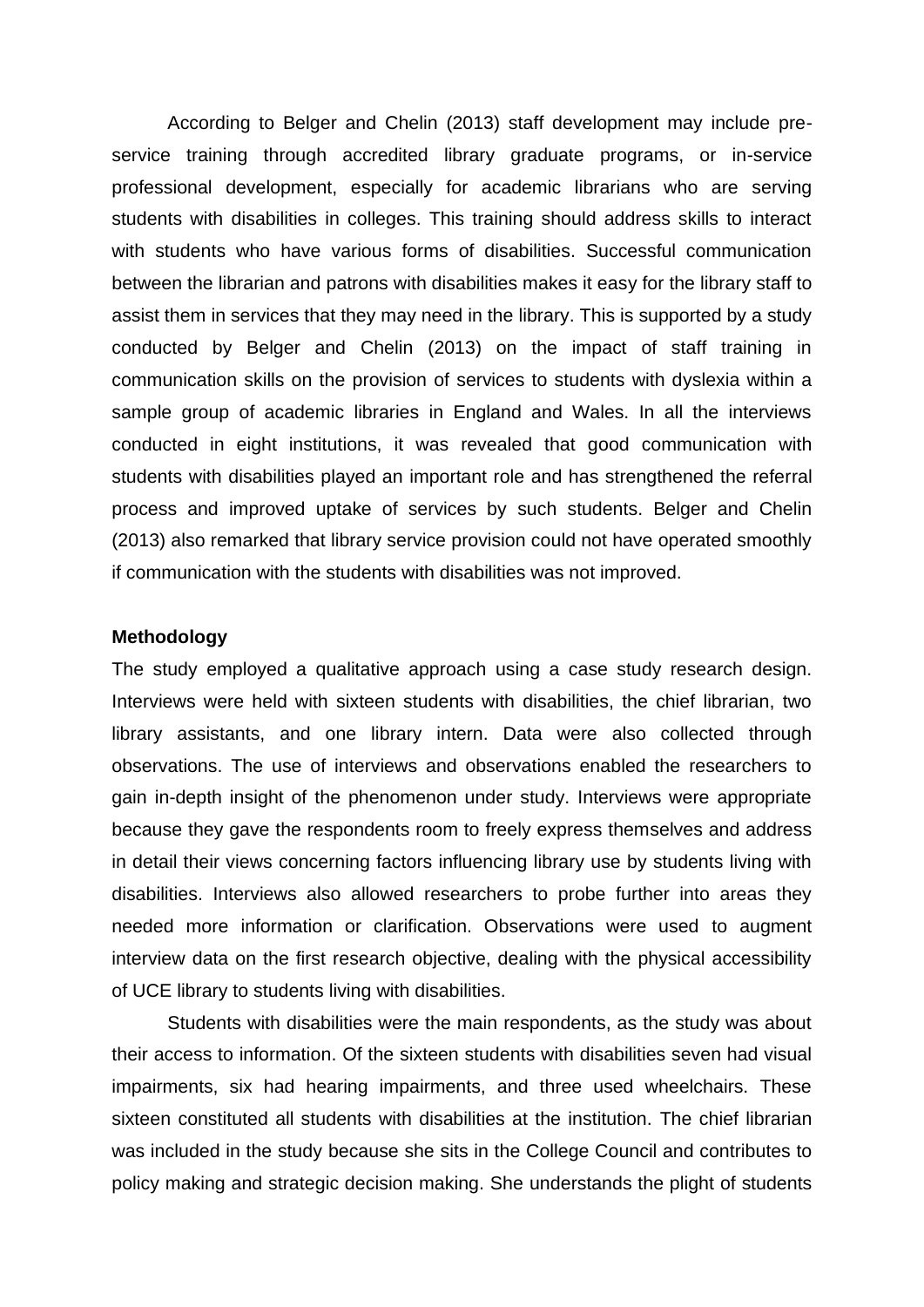with disabilities and can negotiate at a higher level for funds to be allocated to the library. The two library assistants and the library intern were included because they interact with library patrons regularly as they serve them in library instruction, at the circulation desk, and in reference and photocopying services, among other library services. They are in a position to know students' information needs.

Conducting this study raised ethical and practical considerations since the main respondents were a vulnerable group. The researchers addressed the ethical issues as follows: permission to conduct the study was sought and granted at three levels – the Ministry of Higher and Tertiary Education under which Teachers' Colleges in Zimbabwe fall, the Principal of the College, and the Chief Librarian of the institution; all respondents of the study were informed of the purpose of the study and were given an opportunity to decline participation; once respondents agreed to participate they were informed of their right to withdraw that consent at any stage in the study, a right which they were entitled to exercise without any prejudice and without suffering any loss; and students with disabilities were given an option to be interviewed alone in private or to have someone they trust around for moral support. Practically, the researchers had no capacity to interview students with hearing impairments on their own. Assistance was therefore sought from sign language experts. The collected data were analysed thematically according to the research objectives. The presentation and discussion of the results follows the same pattern.

#### **Results and discussion**

The results of the study are organised according to themes emanating from research objectives.

#### *Physical accessibility of the UCE library to students with disabilities*

The first objective assessed the physical accessibility of the UCE library to students with disabilities. The researchers observed that there is a wheelchair ramp leading into the reception area of the library. The three students using wheelchairs appreciated this ramp; however, they also highlighted some accessibility challenges that impacted on them.

First, they noted that the door into the library is normally closed and they usually require assistance to open it. This, they noted, undermined the independence that is provided by the ramp, since after using the ramp they would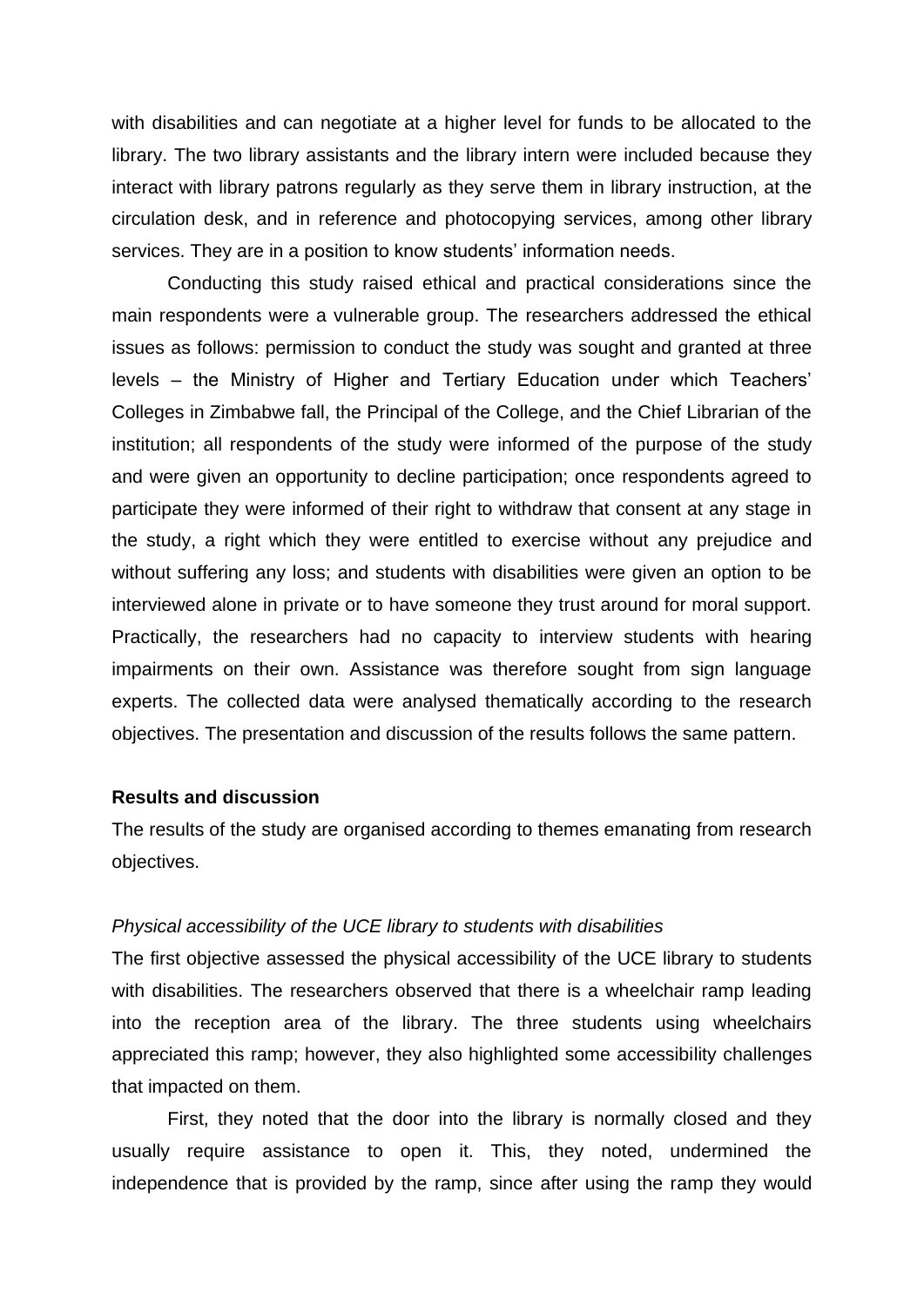still wait for someone to help them into the library by opening the door. Second, there is only one entrance into the library. This is a problem for them during peak hours when many students are jostling to get into the library. Third, the library has narrow aisles that make it difficult for someone on a wheelchair to manoeuvre. Students also noted that these aisles are often blocked by book carts, making it impossible for wheelchair bound students to pass. Fourth, students on wheelchairs complained about the height of bookshelves, which they said were too high for them. The researchers observed that librarians would prefer to fetch books for students on wheelchairs, owing to the height of shelves and lack of free movement of wheelchairs around the library. One of the students complained that this assistance from librarians reduced his independence. He wants to browse books on the shelves on his own. Finally, students on wheelchairs complained about the lack of restrooms in the library. This means every time they want to relieve themselves they have to exit the library building then come back again if they still wanted to continue using the library. This, they noted, was inconvenient for someone on a wheelchair.

Students with visual impairments complained about 'poor' signage in the library. One of the students said:

I find it difficult to move around the library and know where different books and services are because of lack of proper signage in the library. Many of the library areas are not labelled. There is only a sign that identifies the Online Public Access Catalogue (OPAC) and computers, but these signs are written in normal font size such that a person like me who needs to read big letters struggles to read the notices.

Another student with visual impairment noted that the library had no floor plan or map such that it is difficult to know where to go for different services. The lack of floor plan, the student noted, also compromised the visually impaired students in cases of emergencies as they would not readily know where to exit.

The chief librarian took pride in the ramp the library has for use by students on wheelchairs. She, however, noted that the library is still far from providing ideal services for students living with disabilities. She lamented the restrictive financial environment that the library is operating under. She also pointed to the size of the library as a major contributor to the plight of students on wheelchairs. She noted that the narrow aisles in the library were necessitated by the need to maximise storage space, because the library itself is small for its purposes. The same goes for the tall bookshelves, they are meant to accommodate as many books as possible. Library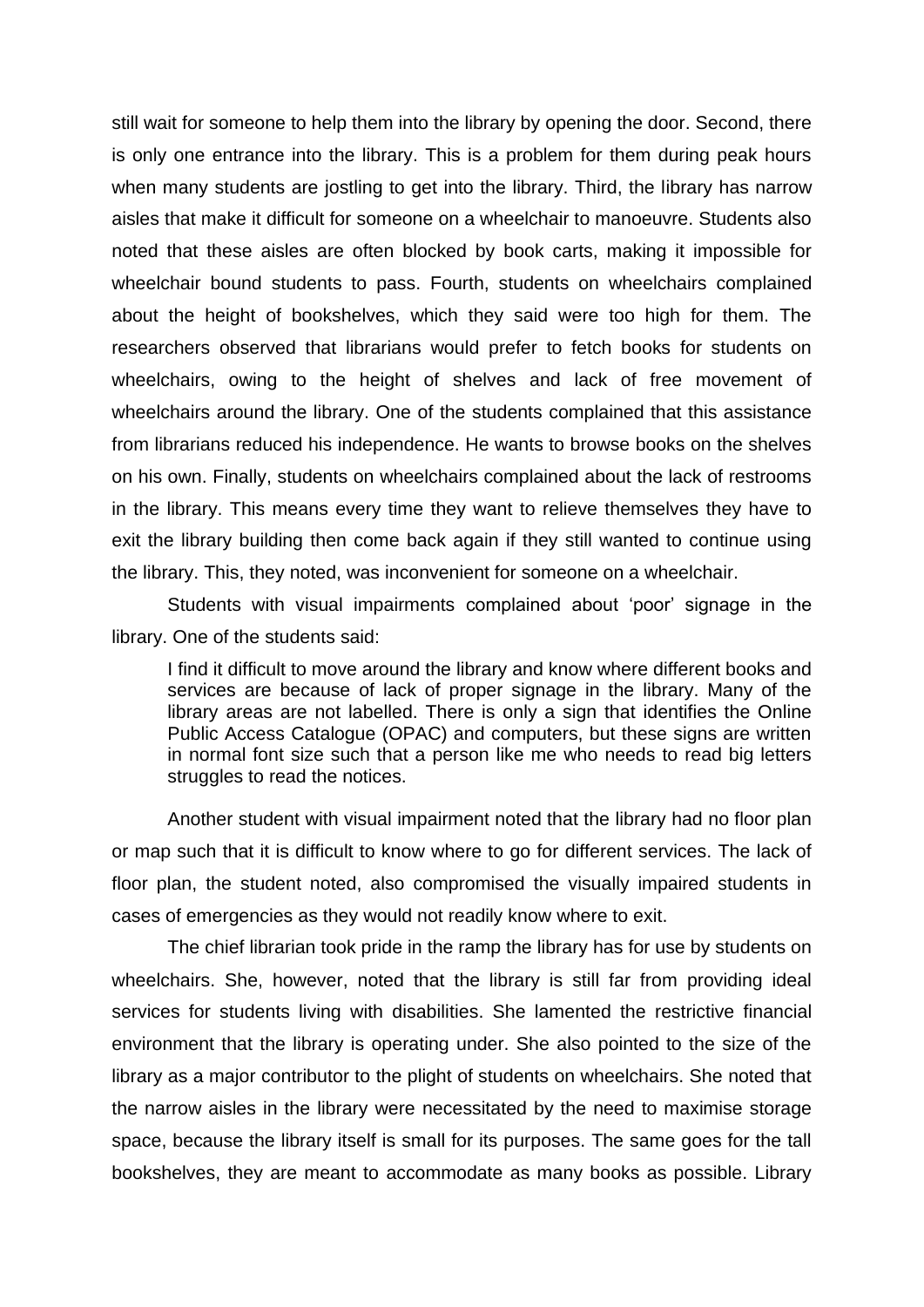policy is, therefore, for students who cannot reach the books or move around freely with their wheelchairs to get assistance from library staff. The two library assistants and the library intern indicated that they always stood ready to assist students in retrieving books.

The physical accessibility of the UCE library to students with disabilities falls short of the standards established by the International Federation of Library Associations and Institutions (IFLA), as reported by Irvall and Nielsen (2005). The physical accessibility standards include, among others: entrance door wide enough to allow a wheelchair to enter, automatic door opener reachable by a person in a wheelchair, clear and easy-to-read signs with pictograms, shelves reachable from a wheelchair, reading and computer tables of varying heights throughout the library, chairs with sturdy armrests, unobstructed aisles between bookcases, visible and audible fire alarm, and toilet for use by patrons with disabilities located within the library. The UCE library lacks in a number of these standards, to the detriment of students living with disabilities. Researchers such as Onatola (2007), ASCL (2008), Shelton (2014), and Bodaghi, Cheong and Zainab (2015) have lamented the exclusion of students with disabilities in the physical planning, layout, and furnishing of libraries.

#### *Assistive Technologies Adopted in Libraries for Use by Students with Disabilities*

The second research objective considered the technologies adopted by the library to assist students with disabilities to gain access to information. The chief librarian indicated that the library had a number of assistive technologies to help students with disabilities. She mentioned the availability of technologies meant to assist students with visual impairments in accessing electronic resources offered by the library. The library has the following resources for use by students with visual impairments: JAWS software, Victor Reader software, Eye Pal, Thunderstorm, and My Studio P.C. Students with visual impairments appreciated the available assistive technologies. They, however, had a few complaints. First, they complained that the library did not promote the available assistive technologies. In many cases they discover new assistive technology acquisitions in the library by accident. Second, some of the assistive technologies are incompatible with computers in the library, thus rendering them difficult or impossible to use. Many of the computers in the library are quite old, thus lacking facilities such as speakers to support audio, for example. Third, there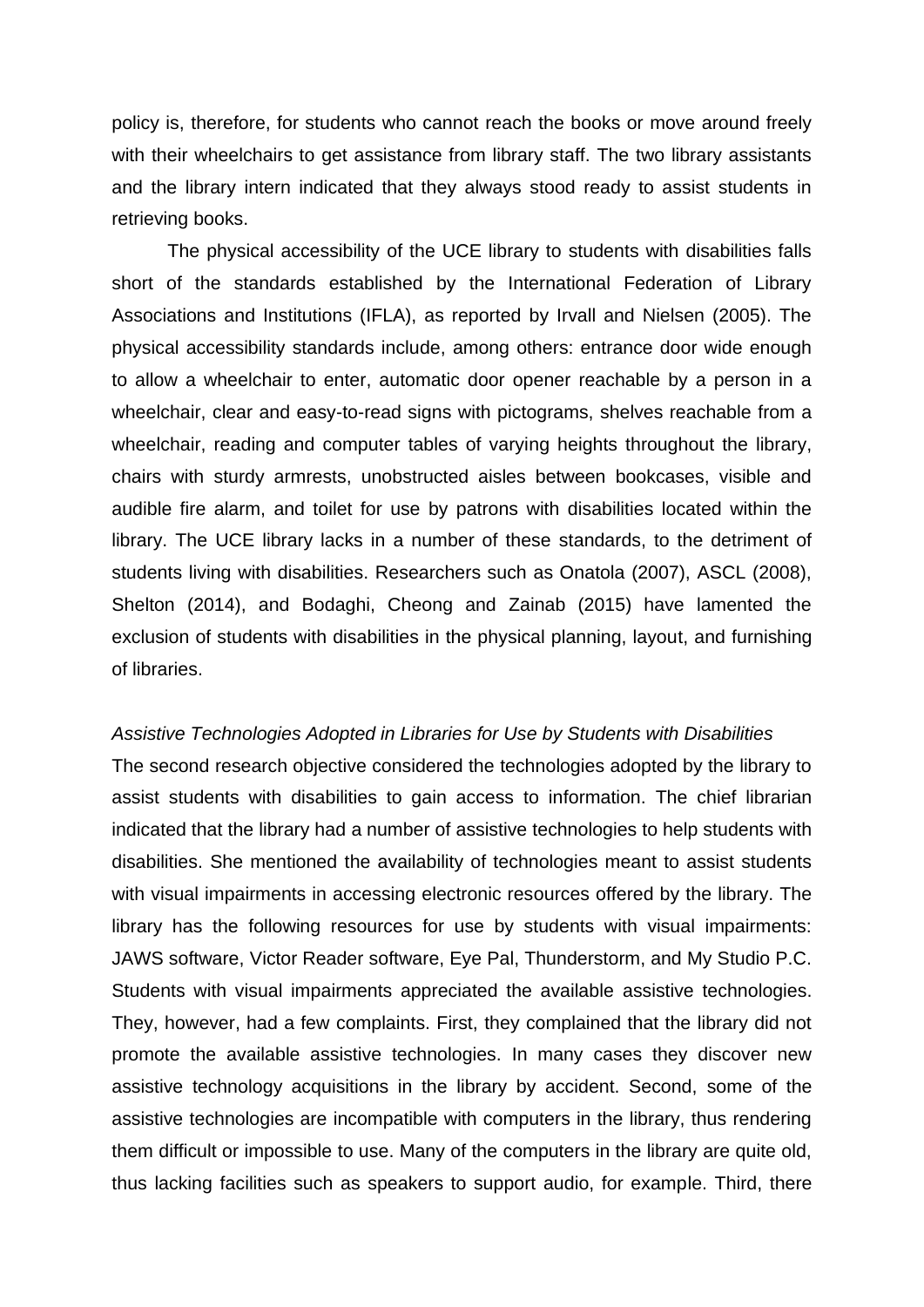was no training programme to assist students with knowledge on how to use the assistive technologies. Fourth, the students complained that librarians had a tendency to keep computers with assistive technologies switched off. Possibly, as a result of the compatibility issues already highlighted.

The six students with hearing impairments complained that the assistive technologies available in the library were biased towards students with visual impairments. The library had acquired only one assistive technology for students with hearing impairments – the Sound Sentry software. The students charged that the Sound Sentry software was unfamiliar to them, and they had difficulties in using it. Since it was the only available software for them they had no other option and felt neglected. This could be an indication of lack of training, a challenge also highlighted by students with visual impairments.

The challenges faced at UCE in respect of assistive technologies resonate with what has been highlighted in literature. Machingure (2014) and Majinge and Stillwell (2014) argue that many institutions of higher learning have made effort to acquire assistive technologies; however, there were still infrastructural challenges that hamper use of these technologies. The infrastructural challenges include lack of compatible machines, poor Internet connection for technologies that depend on the internet, and electricity cuts that affect usage. Ekwelem (2013) bemoans the lack of skills by patrons with disabilities that undermine their use of assistive technologies. This is largely as a result of lack of training initiatives by libraries that offer such technologies.

## *The extent to which the format of materials at UCE accommodates students with disabilities*

The third objective sought to examine the extent to which the format of materials at the UCE library accommodates students with disabilities. A direct question was put to students with visual impairments regarding the availability of a Braille machine in the library. All the seven students with visual impairments reported that there was only one Braille machine in the library. They complained that the available Braille machine was malfunctioning and needed to be replaced. The students said that they expected the library to have more Braille machines which they would use to type their assignments. The students expressed disappointment that only a few textbooks were available in Braille. The library also lacks large print and audio books.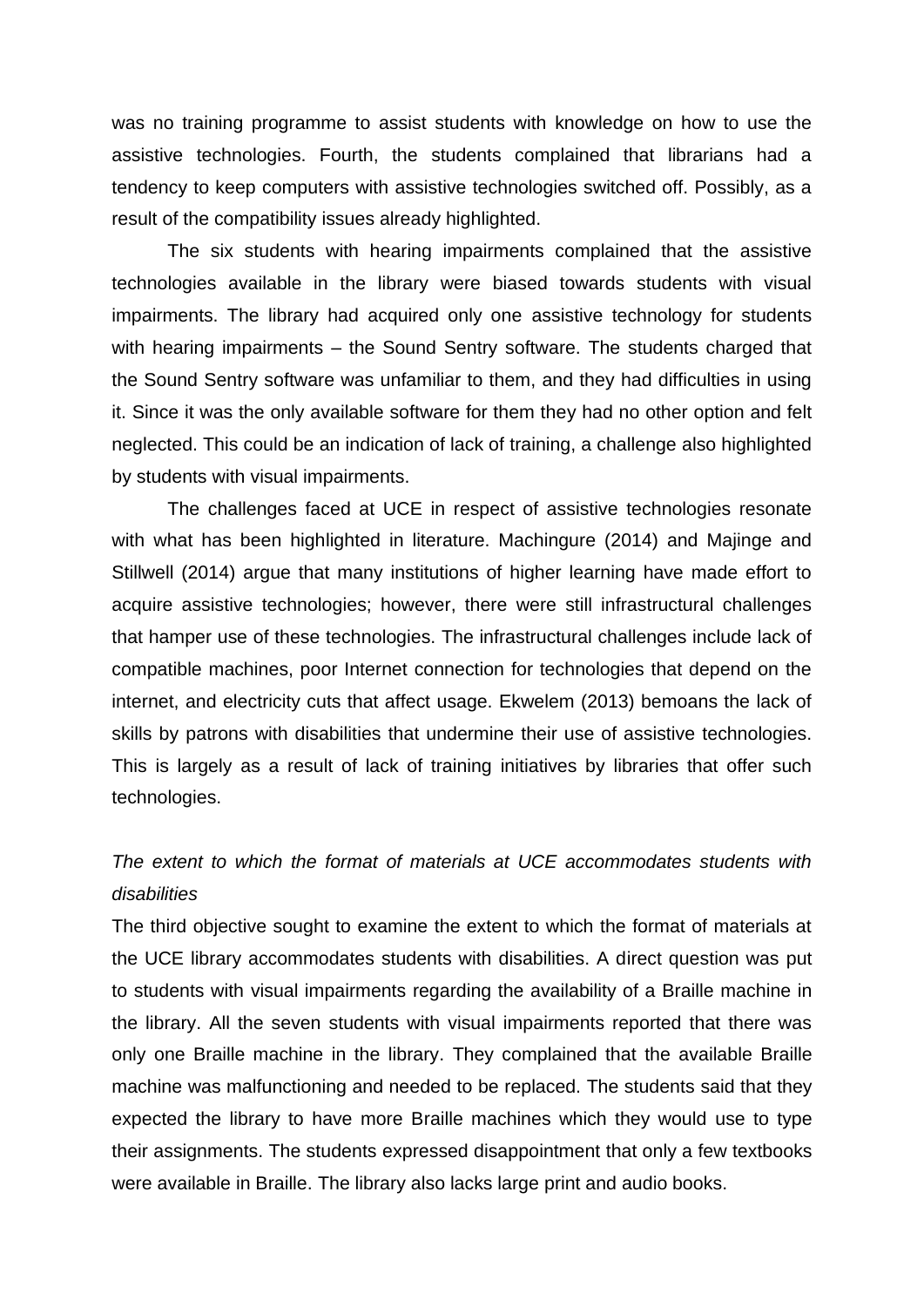One library assistant remarked that the format of information resources available in the library had a bearing on the academic performance of students living with disabilities, particularly those with visual impairments. Another library assistant noted that due to challenges they face in accessing and using assistive technologies, students with visual impairments often enquire about Braille and large print books. These are on the traditional side and are not affected by machine compatibility issues, technological skills, internet availability and electricity cuts. The library assistant, however, noted that the library does not have many resources in Braille and does not stock any large print books. Asked about this the chief librarian indicated that the library deemphasised Braille material and large print books when it started the project on assistive technologies, since it was assumed these technologies would eliminate the need for traditional resources. The affected students, however, differ. They still regard Braille and large print books as critical, especially considering the challenges they face in accessing and using assistive technologies. Some students also indicated that they were more comfortable with Braille, since that is what they have used since primary school.

Mutula and Majinge (2016) hold that shortage of information resources in Braille affects access and usage of information by students with visual impairments. Adetoro (2009) and Solanki and Mandaliya (2016) emphasise the need for libraries to stock various formats of resources to cater for their varied patrons. Vicente and Lopez (2010) argue that appropriate formats of resources help people living with disabilities access information at par with those without disabilities. Failure to provide appropriate formats of information resources is, therefore, failure to promote equality between patrons living with disabilities and those living without disabilities.

#### *The Need for Staff Training to Serve Patrons with Disabilities*

The fourth objective examined the extent to which the library staff at UCE had been trained to serve students with disabilities. The chief librarian revealed that the staff received a once-off training through a workshop on how to handle students with disabilities. The training, offered by King George VI, a school that specialises in teaching students with disabilities, was limited in scope, as it only focused on sign language. The chief librarian claimed that this training has worked well in ensuring good relations, rapport and cooperation between students with hearing impairments and staff at UCE. She, however, said library staff members were still in need of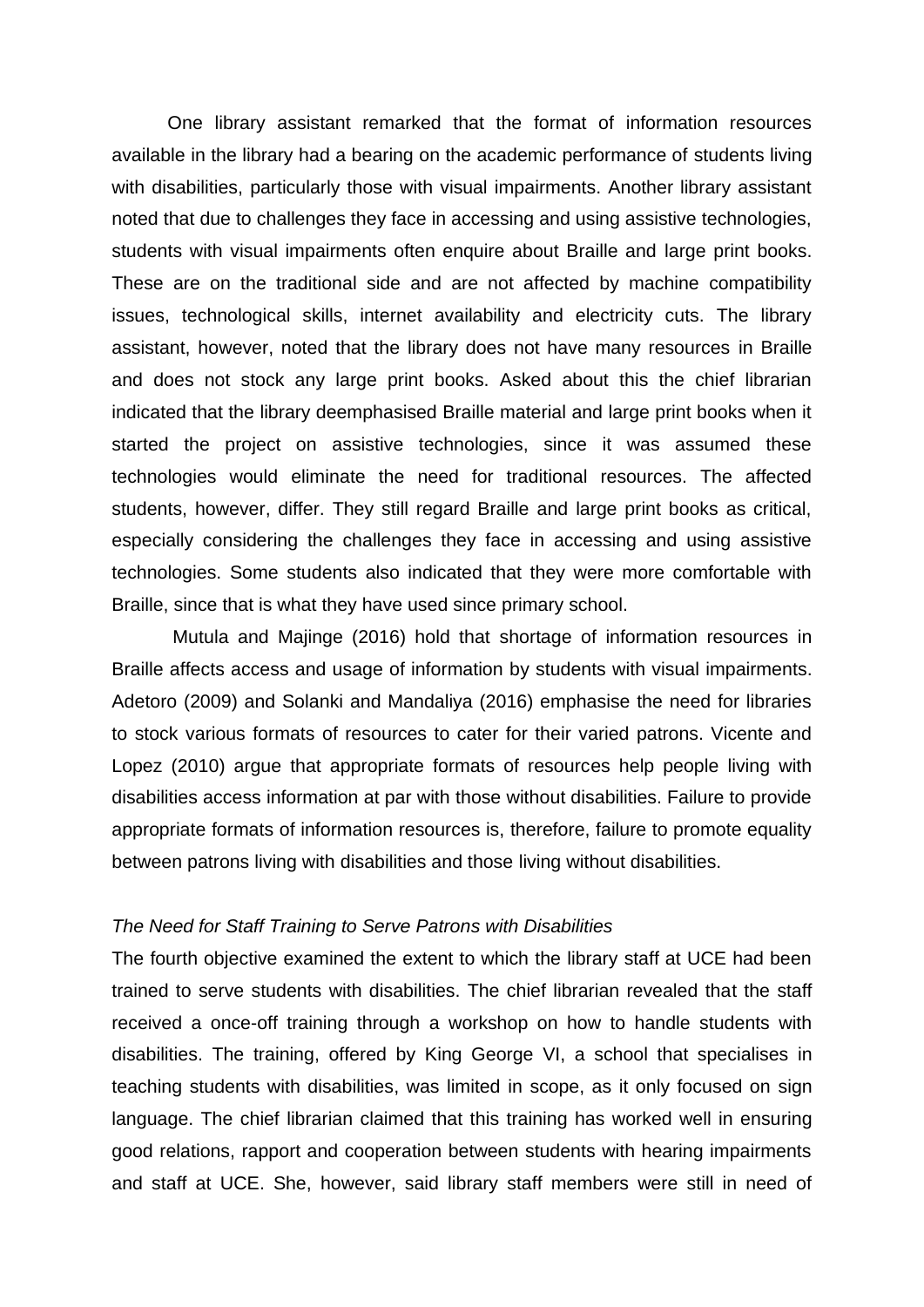further training to cover other forms of disabilities. For example, she indicated that staff members were yet to learn how to use assistive technologies. This explains why the library is not providing any training to students with disabilities in the use of assistive technologies.

The library staffs, according to one respondent with visual impairment, need to be capacitated in terms of the management of students with disabilities, especially as it relates to offering assistance to information resources access. This dovetail with the sentiments of the chief librarian, that her staff was not yet capable of offering training or assistance in the use of assistive technologies. This probably explains why the staff switch off computers with assistive technologies, as alleged by students under the first objective. Barring lack of skills, students with disabilities said they have a good relationship with library staff. Students on wheelchairs indicated that they get staff assistance in fetching books, although they would prefer to do this on their own were the shelves not too high and aisles not blocked by book carts. The two library assistants and an intern indicated that they would appreciate continuous training in handling students with disabilities, focusing on all disabilities, so that they are more useful to their patrons.

Authors such as Anjiode (2010) and Majinge and Stilwell (2014) have highlighted the need for the training of librarians to serve patrons with disabilities. Unfortunately, such trainings have not yet taken root in African libraries (Majinge and Stilwell, 2014). Perrault (2011) calls for well-considered, well-defined training programmes for librarians, since it is currently unclear what training should be offered to librarians in respect of patrons living with disabilities. Belger and Chelin (2013) advocate for multifaceted training initiatives, including specialised graduate academic programmes and in-service professional development for academic librarians dealing with students with disabilities.

#### **Conclusions**

The purpose of the study was to investigate factors that affect library usage by students with disabilities at UCE. The researchers now make conclusions for each objective: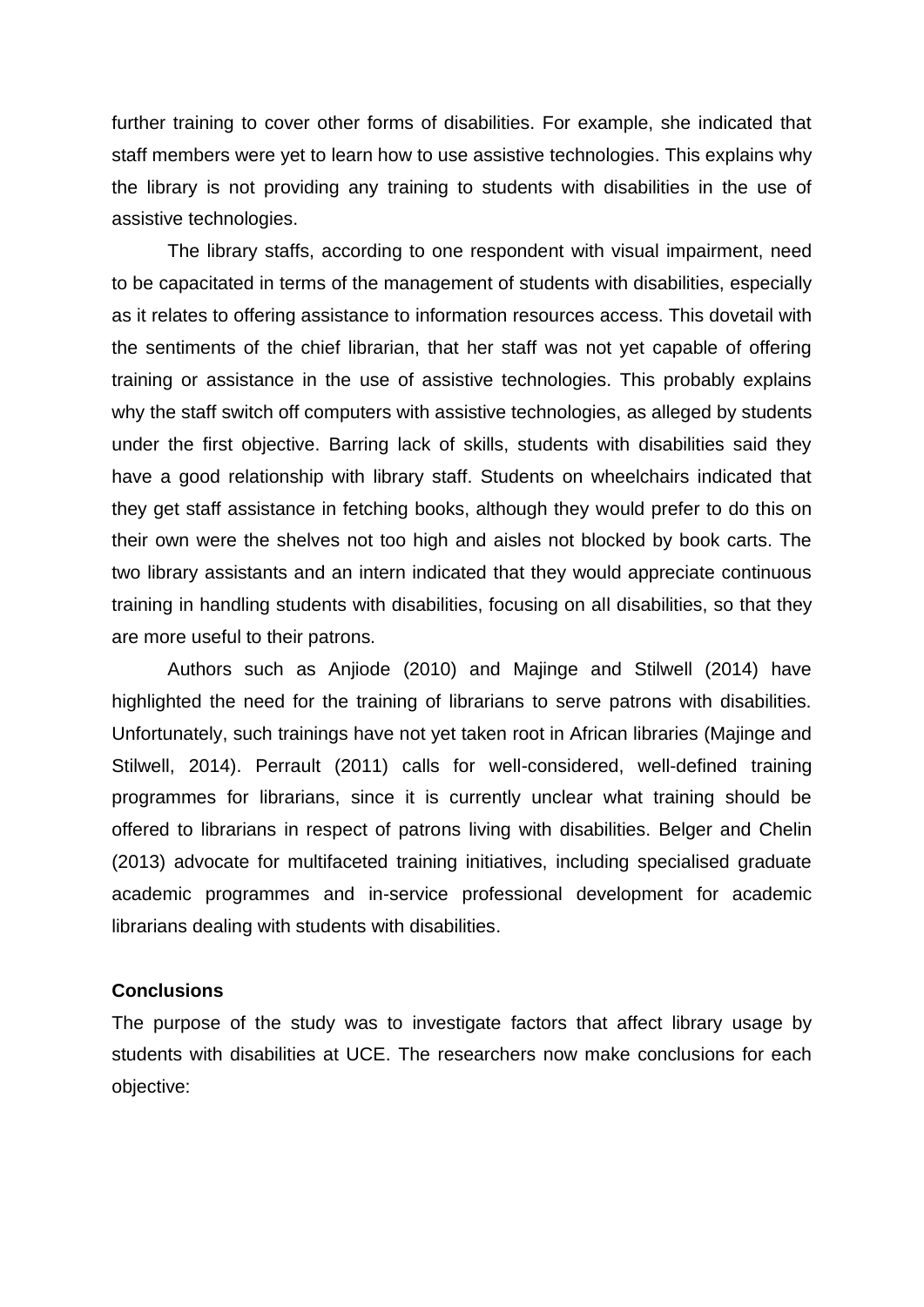#### *Physical accessibility of the UCE library to students with disabilities*

While the UCE library has taken some steps to enhance physical accessibility for students living with disabilities, like the provision of a wheelchair ramp, there remain some challenges. These include lack of multiple entrances into and exit out of the library that affects students on wheelchairs during peak hours and in cases of emergencies, a perpetually closed entrance door that affects wheelchair access, narrow aisles that make it difficult for the wheelchair bound to manoeuvre, blocked aisles, high bookshelves, lack of toilet for use by students with physical disabilities, and poor signage and lack of floor plan to assist the movement of students with visual impairments in the library.

#### *Assistive Technologies Adopted in Libraries for Use by Students with Disabilities*

The UCE library has made great strides in providing assistive technologies for students with visual impairments. The library has, however, lagged in providing the same for students with hearing impairments. The commendable efforts made by the library in providing assistive technologies for students with visual impairments is however, hampered by a myriad of challenges that include lack of compatibility of the technologies with the library's old computers, lack of promotion of the technologies, lack of skills by both staff and students, Internet challenges, and electricity cuts.

## *The extent to which the format of materials at UCE accommodates students with disabilities*

The study concludes that UCE library does not have the required variety in formats of materials to accommodate students with disabilities. The library has one old, malfunctioning Braille machine and only a few Braille books. There is a total absence of large print and audio books. This undermines accessibility of information to students with visual impairments, especially that there are challenges with assistive technologies, as already cited above.

#### *The Need for Staff Training to Serve Patrons with Disabilities*

The study concludes that UCE library staff is ill equipped to handle the needs of students with disabilities, having only undergone limited, once-off training that focused only on sign language to the exclusion of all other forms of disabilities. This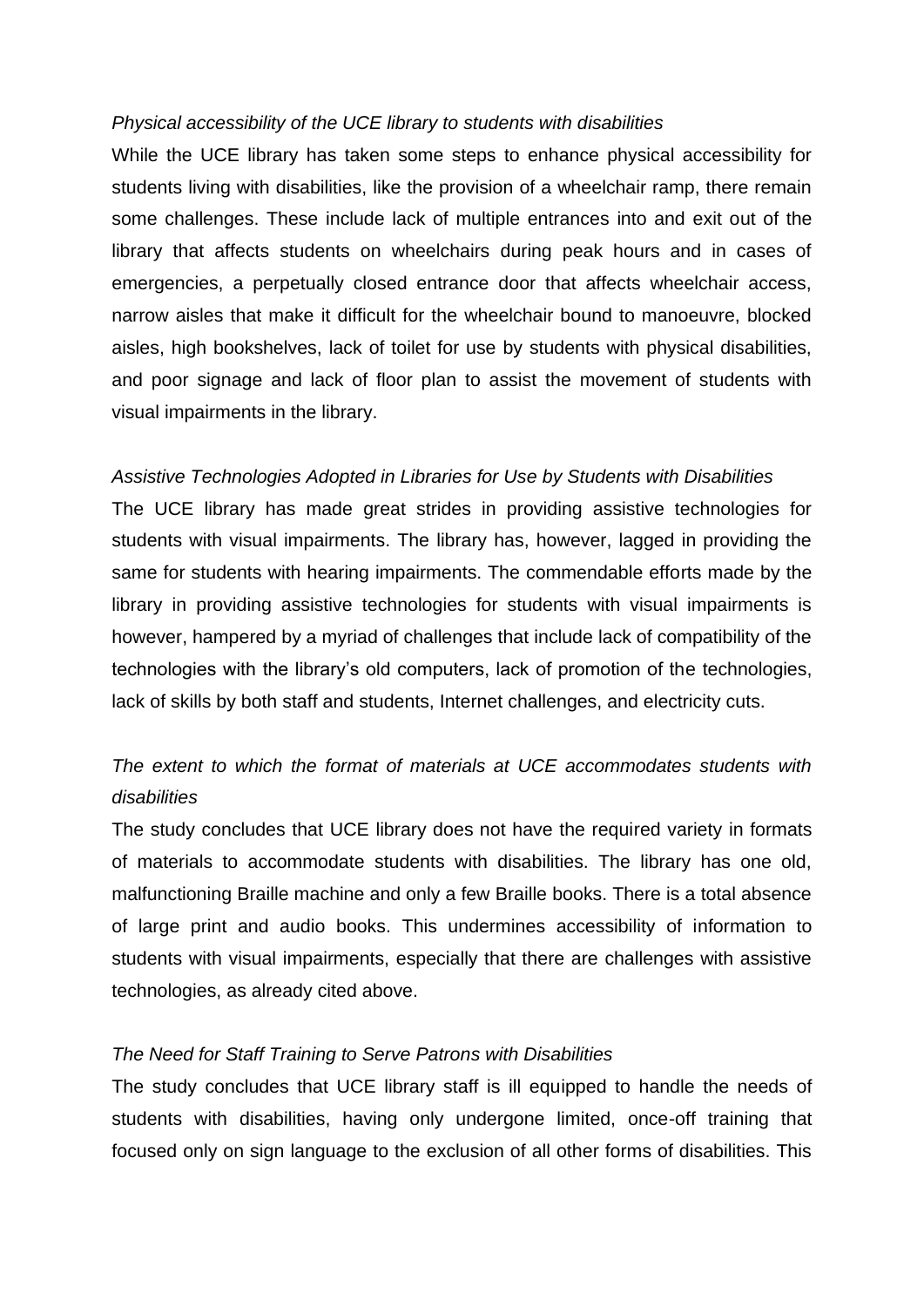ill equipment is reflected in many facets of the library's service to students with disabilities, not least the lack of skills in handling assistive technologies.

### **Recommendations**

The researchers suggest the following recommendations to address the challenges identified in this paper. The recommendations are organised according to the four themes addressed in this study:

### *Physical accessibility of the UCE library to students with disabilities*

- Income generated by the library like fines and fees paid by external researchers must be ploughed back into the library. This can enable the UCE library to purchase new computers and other equipment needed in the library to avoid incompatibility issues currently frustrating the use of assistive technologies;
- The library needs to establish more points of entry and exit so as to relieve the pressure students with disabilities face during peak hours and also as a way of enhancing escape routes for students during emergencies such as fire;
- Library should lobby the College authorities for additional library space. This would eliminate the need for high shelves and narrow aisles that frustrate the use of the library by students on wheelchairs. This does not necessarily entail a costly capital project of building a bigger library, an additional big room from the available classroom blocks would suffice. This arrangement would, however, introduce the problem of students with disabilities having to move between two buildings for library services;
- There should be a designated place where book carts are parked after use so that they are not left blocking the already narrow aisles, thus frustrating wheelchair users;
- The wheelchair access ramp should be fitted with railings on both sides as a safety measure;
- The entry and exit doors (or doors if the library adds more) should be fitted with an automatic door opener reachable by a person in a wheelchair;
- Restrooms for students with disabilities should be introduced within the library; and,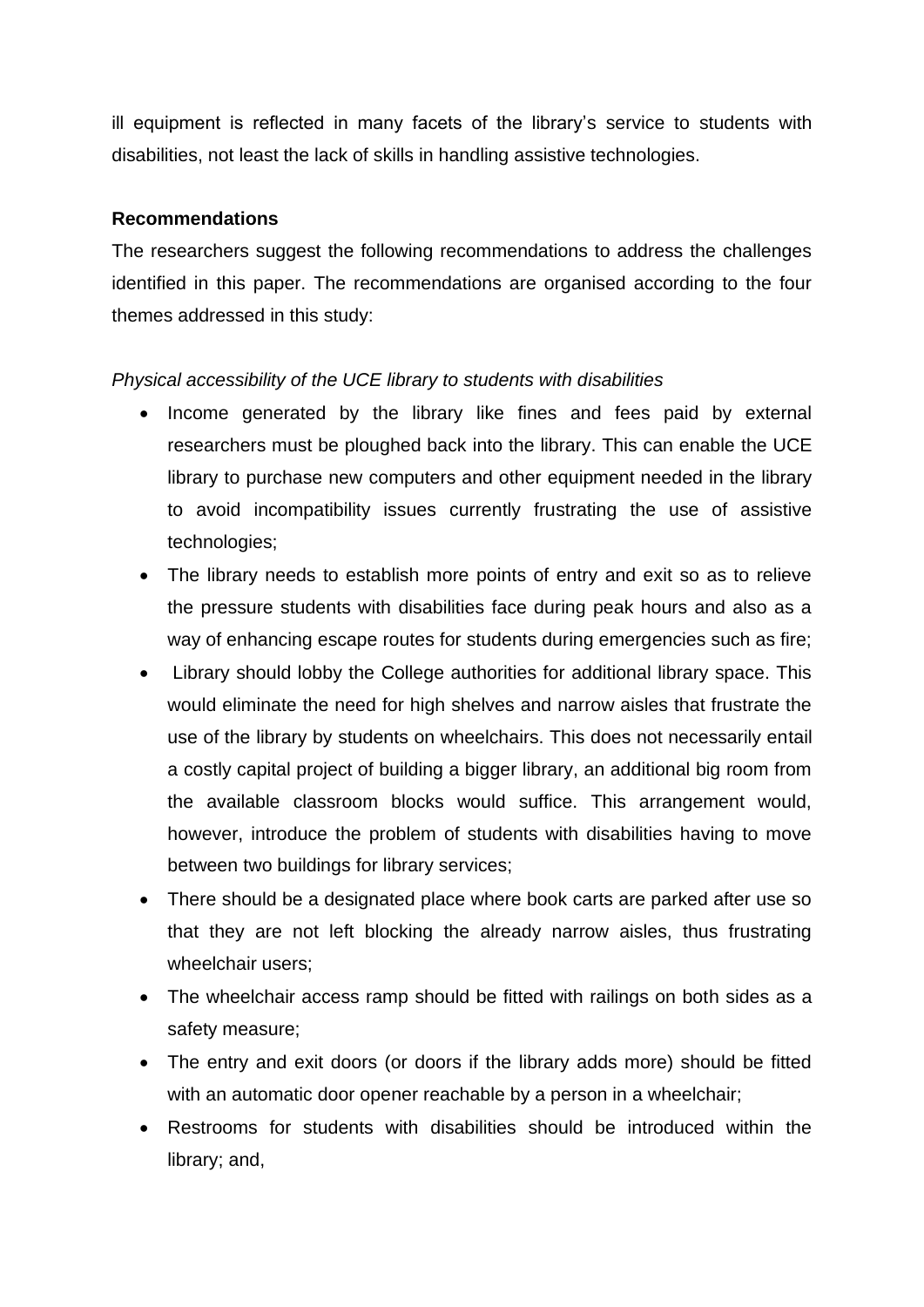• The library should consider introducing reading and computer tables of varying heights throughput the library to accommodate students on wheelchairs and those with other physical challenges.

### *Assistive Technologies Adopted in Libraries for Use by Students with Disabilities*

- Acquisition of assistive technologies and devices must be balanced across different disabilities. The UCE library has not invested much in assistive technologies for students with hearing impairments. Efforts should be made to acquire hearing aids and other tools for use by students with hearing impairments;
- The library should prioritise promotion of available assistive technologies so that the intended beneficiaries get to know about them;
- The library should, as a matter of urgency, build capacity to train students in the use of assistive technologies; and,
- Librarians should look for alternative sources of funding than relying entirely on the parent organisation because most assistive technologies need infrastructural support which is costly to acquire and maintain.

*The extent to which the Format of Materials in Libraries Accommodates Students with Disabilities* 

• In addition to assistive technologies, the UCE library must still invest in Braille resources and large print and audio books. This will broaden the choice for students with visual impairments and help minimise the impact of the challenges the library is currently facing in providing uninterrupted access to assistive technologies.

## *The Need for Staff Training to Serve Patrons with Disabilities*

- The UCE library should invest in continuous training that covers all forms of disabilities so that its staff members are well-prepared to handle and assist students living with disabilities; and,
- Tertiary institutions offering Library and Information Science in Zimbabwe should include modules dealing with service provision to patrons with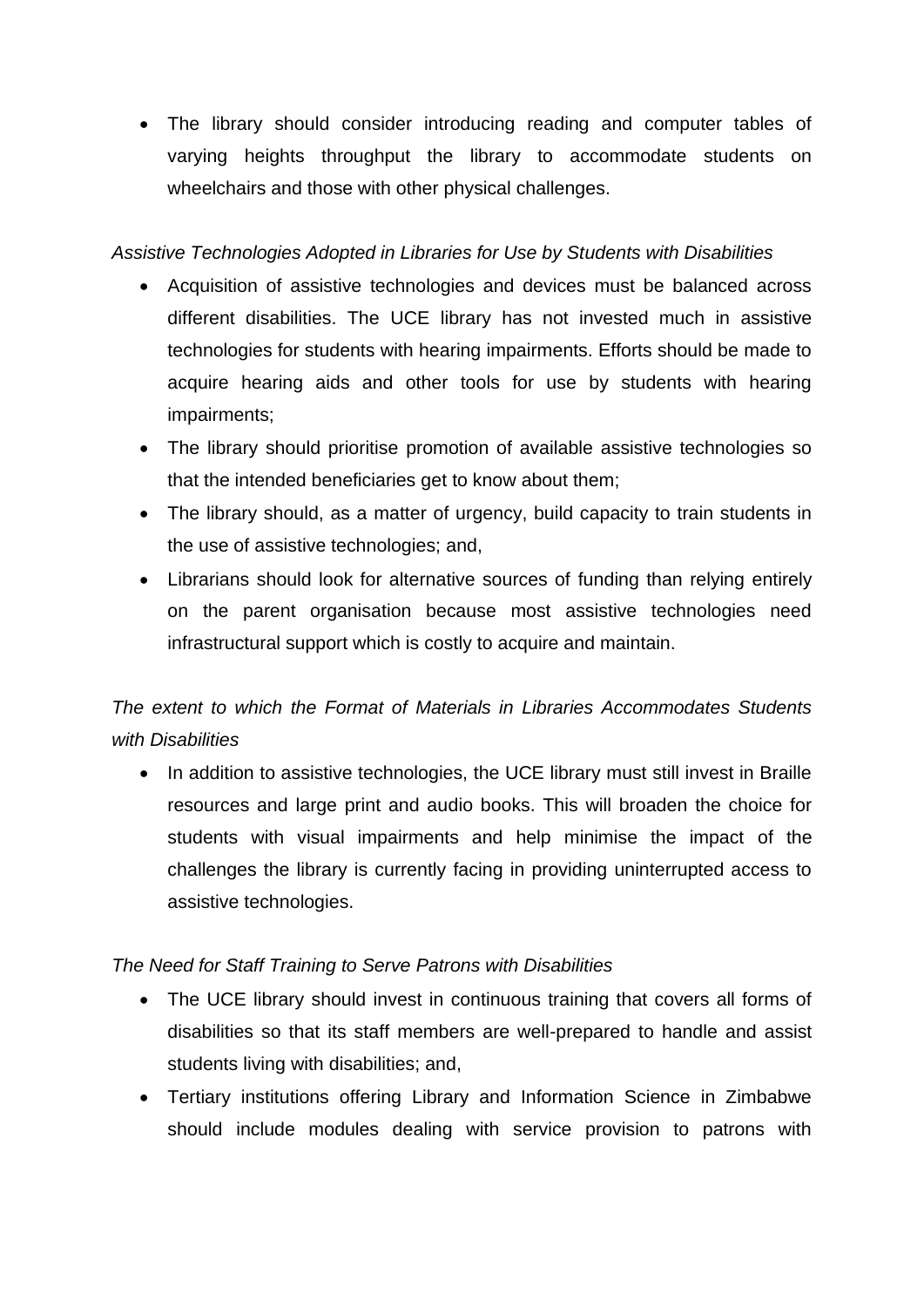disabilities in their diploma and degree programmes. In addition, specialised postgraduate programmes should be instituted to deal with the same.

### **Funding**

*This research did not receive any specific grant from funding agencies in the public, commercial, or not-for-profit sectors.*

## **Declarations of interest:** *none*

### **References**

- African Studies Centre Leiden (ASCL) 2008 Disability in Africa. Available at: <https://www.ascleiden.nl/content/webdossiers/disability-africa> (accessed 11 July 2020).
- African Union (AU) (2018) Protocol to the African Charter on Human and Peoples' Rights on the Rights of Persons with Disabilities in Africa. Available at: [https://au.int/sites/default/files/treaties/36440-treaty](https://au.int/sites/default/files/treaties/36440-treaty-protocol_to_the_achpr_on_the_rights_of_persons_with_disabilities_in_africa_e.pdf)protocol to the achpr on the rights of persons with disabilities in africa [e.pdf](https://au.int/sites/default/files/treaties/36440-treaty-protocol_to_the_achpr_on_the_rights_of_persons_with_disabilities_in_africa_e.pdf) (accessed 21 November 2020).
- Association of Specialised and Cooperative Library Agencies (ASCLA) (2001) Library services for people with disabilities policy. Available at: [www.ala.org/asgcla/resources/libraryservices](http://www.ala.org/asgcla/resources/libraryservices) (accessed 11 July 2020).
- Adetoro N (2009) Information and Communications Technology (ICT) as an access equalizer of information: Opportunities and challenges for Nigeria's persons with visual impairment. *Information Technologist* 6(1): 1-17.
- Akakandelwa A., Stalone BR and Adibo S (2012) The adoption of assistive technologies in academic libraries: A Case of library users with visual and hearing impairment at Kyambogo University in Uganda. A Paper Presented at the SCECSAL XX Conference, Laico Hotel, Nairobi, Kenya, 4th to 8th June, 2012.
- Akolade YL, Tella A, Akanbi-Ademolake HB and Adisa MY (2015) Physically challenged undergraduates' satisfaction with library and information services in Kwara State Higher Institutions. *Journal of Balkan Libraries Union* 3(1): 1- 14.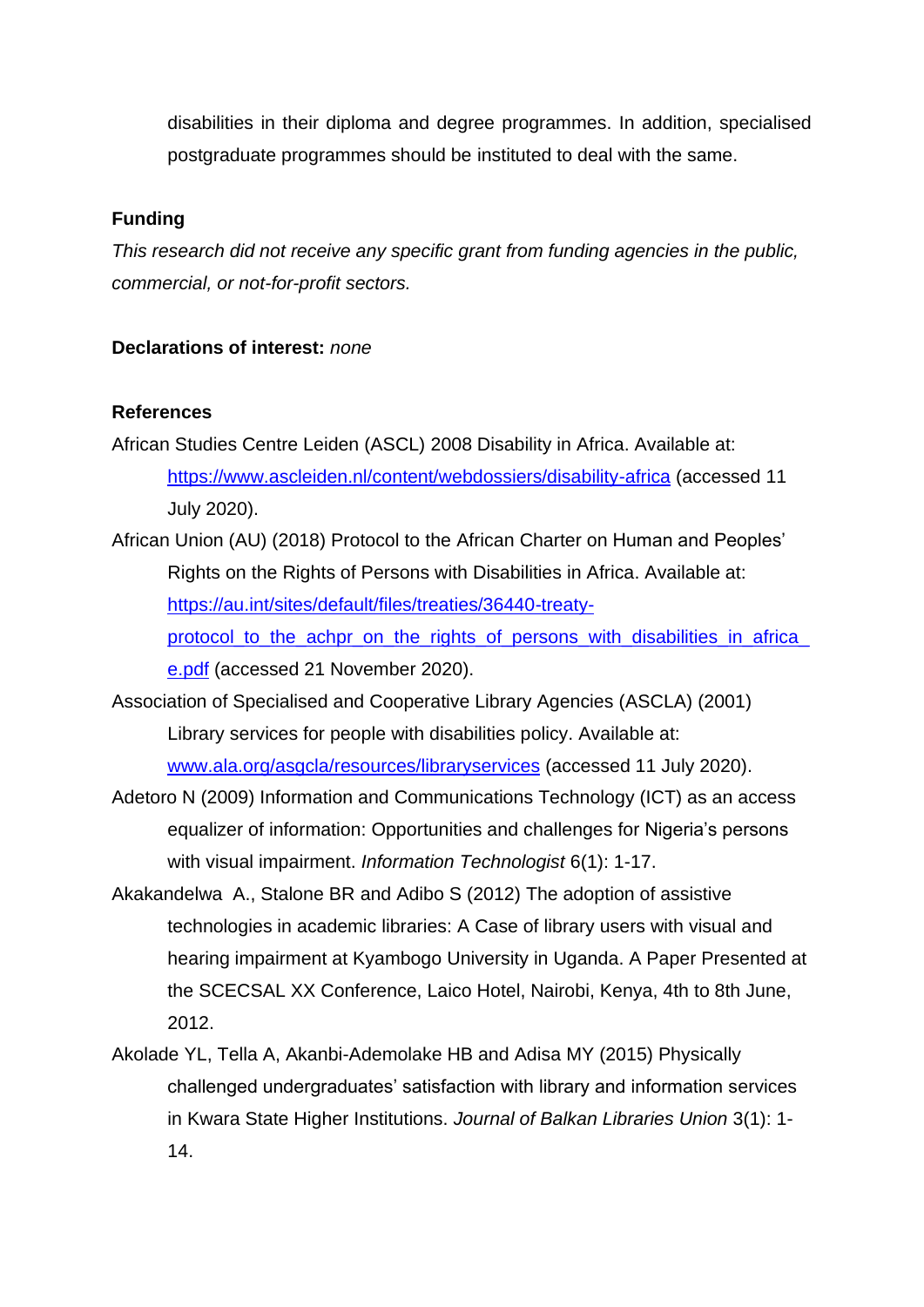Anjiode KJ (2010) Information resources and services to physically challenge in Plateau State special educational institutions. *Samaru Journal of Information Studies* 10(1/2): 1–10.

Babbie E (2003) The practical of social research. Boston: Cenage Learning.

Belger J and Chelin JA (2013) The inclusive library: An investigation into provision for students with dyslexia within a sample group of academic libraries in England and Wales. Available at:

<https://doi.org/10.29173/lirg555> (accessed 04 September 2020).

- Bodaghi NB., Cheong LS and Zainab AN (2015) Librarians' empathy: Visually impaired students' experiences towards inclusion and sense of belonging in an academic library. *Journal of Academic Librarianship* 42: 87-96.
- Burke P (2000) Disability and impairment: Working with children and families. London: Jessica Kingsley Publishers.
- Caga T (2011) Factors affecting people with disabilities in the employment sector. MA dissertation. Nelson Mandela Metropolitan University.
- Cahill K and Cornish S (2003) Assistive technology for users in the Royal Borough of Kensington and Chelsea Public Libraries in the UK. *Electronic Library and Information Systems* 37(3): 190-193.
- Chataika T (2010) Inclusion of disabled students in higher education in Zimbabwe. In Java and M. Moore (Eds.) *Cross cultural perspectives on policy and practise* New York: Routledge.
- Chataika T (2013) The Zimbabwe disability inclusive developments launch report. Harare: Department of Educational of Educational Foundations, University of Zimbabwe.

Disabled Persons Act (2010) Harare, Zimbabwe: Government Printers.

- Dragoicea M., Sacala MD., Cojocaru A., Shivaron N and Balan C (2009) Designing mobile assistive technologies in the model driven development framework. *Proceedings of the 1st International Conference on Manufacturing Engineering, Quality and Production Systems*. Romania: Transilvania University of Brasov.
- Ekwelem VO (2013) Library services to disabled students in the digital era: Challenges for outcome assessment. Library Philosophy and Practice (ejournal). Available at:<http://digitalcommons.unl.edu/libphilprac/970> (accessed 12 October 2020).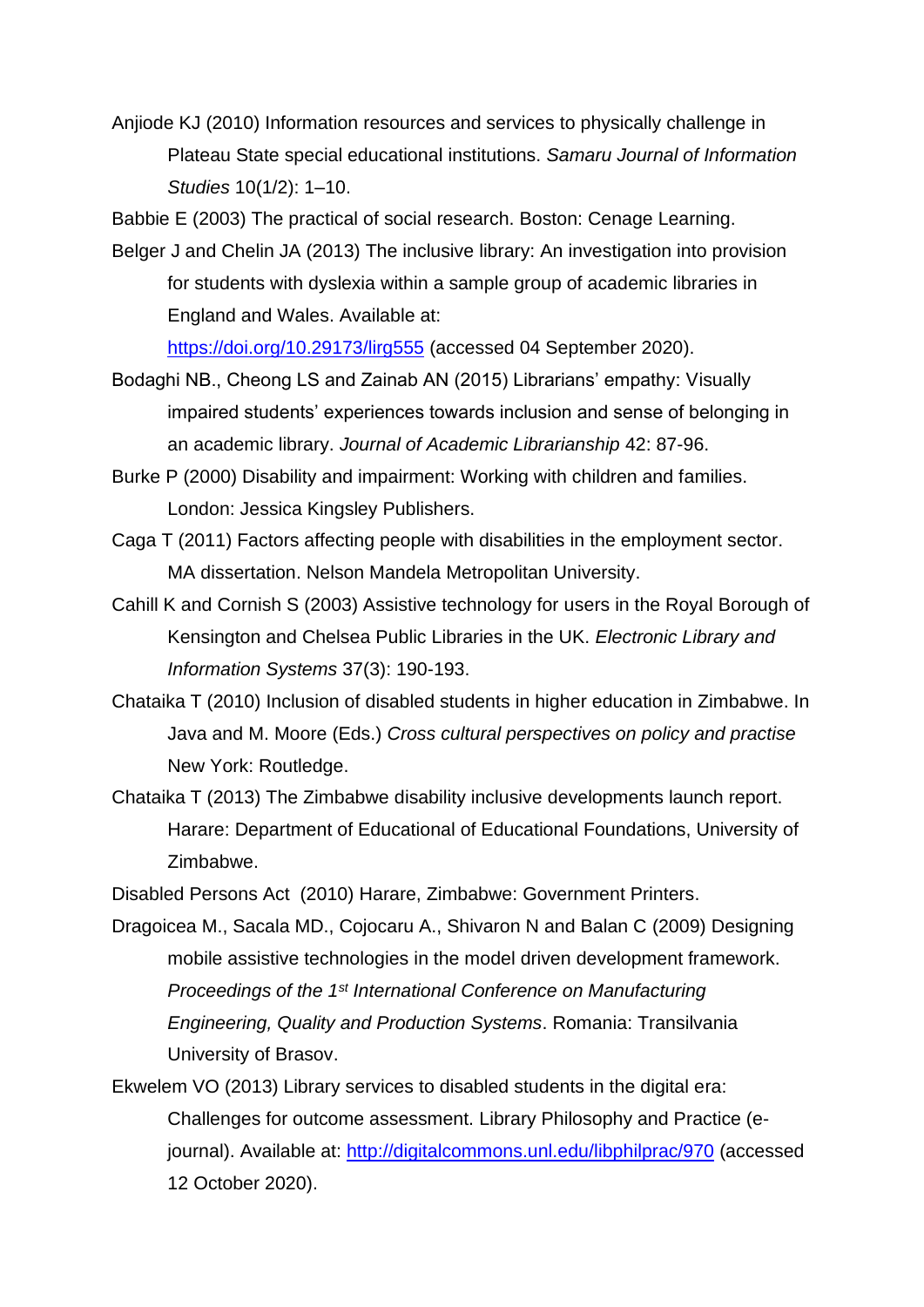- Government of Zimbabwe (1992) Zimbabwe Disabled Persons Act, Berkeley: Disability Rights Education & Defence Fund.
- Government of Zimbabwe (2013) Constitution of Zimbabwe. Harare: Government Printers.
- Harris C and Oppenheim C (2003) The provision of library services for visually impaired students in UK further education libraries in response to the Special Educational Needs Disability Act (SENDA). *Journal of Librarianship and Information Science* 35(4): 243-257.
- Irvall B and Nielsen GS (2005) Access to libraries for persons with disabilities: International Federation of Library Associations and Institutions (IFLA) Professional Reports, No. 89: *17th IFLA General Conference and Council Library- a Voyage of discovering,* August 14th - 18th, Oslo, Norway.
- Koulikourdi A (2008) Library education and disability issues. *Education for Information* 26(3/4): 203-212.
- Kusekwa L., Munyoro J and Chikonzo A (2018) Library partnerships for broadening access to information: The case of University of Zimbabwe Library. Available at:<http://library.ifla.org/2082/1/S27-2016-kusekwa-en.pdf> (accessed 29 August 2020).
- Lorenzo T (2011) Disability catalyst Africa. Disability Studies Programme, School of Health and Rehabilitation Sciences. Cape Town: Disability Innovation Africa.
- Luthuli AL., Ncube O., Moyo M and Nyathi VS (2016) Towards a user friendly library for students with disabilities: Opportunities and challenges at Teachers' Colleges in Zimbabwe. *Zimbabwe Journal of Educational Research* 28(2): 162-183.
- Maarno R (2014) A Library for all Including people with print disability. Available at: [www.slq.nu/index219b.html?article=volume-47-no-4-2014-7](http://www.slq.nu/index219b.html?article=volume-47-no-4-2014-7) (accessed 29 August 2020).
- Machingura F (2013) The rights of people living with disability from a Third World perspective: The Zimbabwean context. In SS Bagchi & A Das (Eds). *Human rights and the third world: Issues and discourses*. Plymouth: Lexington Books.
- Majinge RM and Stilwell C (2014) Library services provision for people with visual impairment and in wheelchairs in academic libraries in Tanzania. *South African Journal of Library and Information Science* 79(2): 39-50.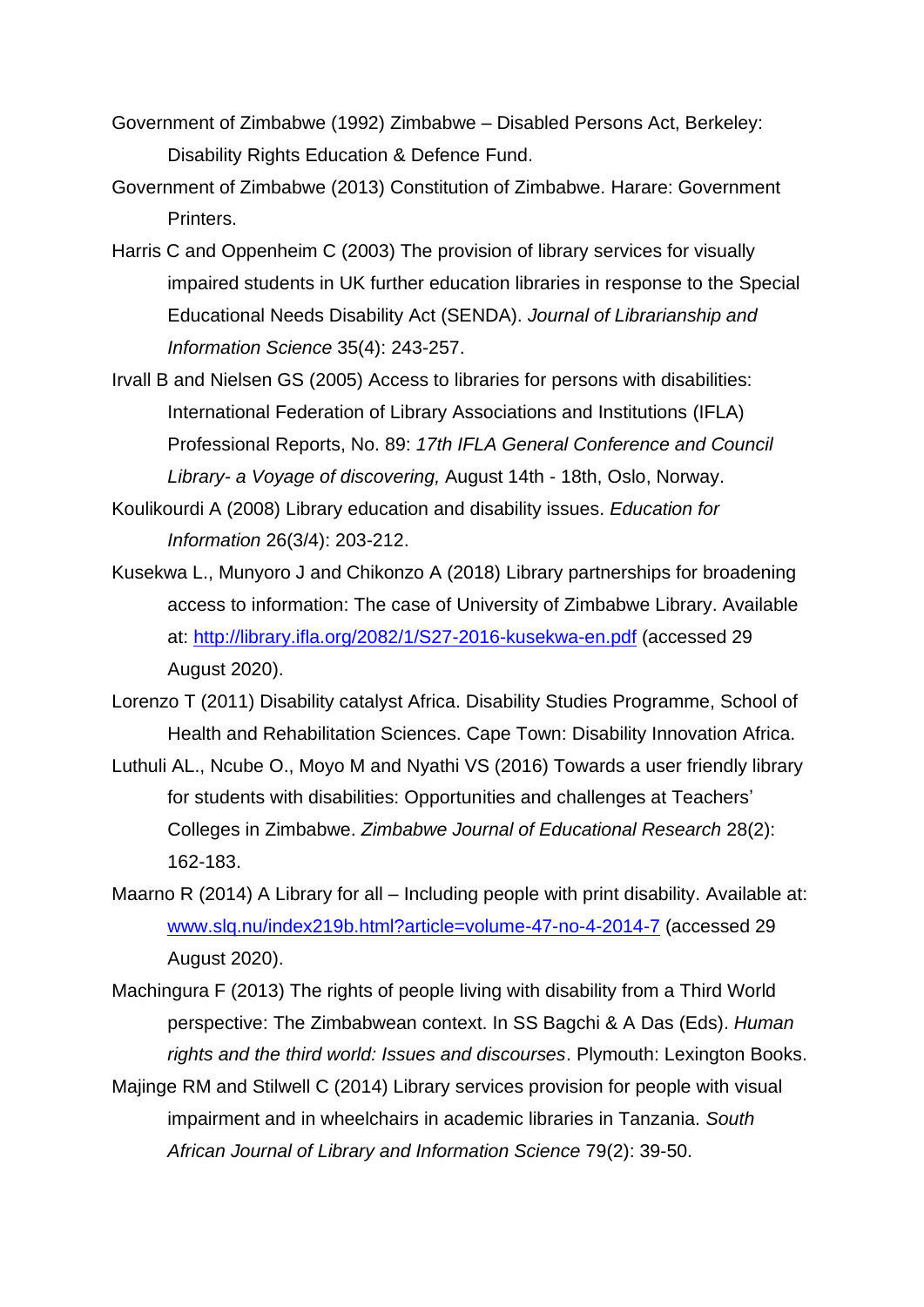- Manatsa P (2015) Are disability laws in Zimbabwe compatible with the provisions of the United Nations Convention on the Rights of Persons with Disabilities (CRPD)? *International Journal of Humanities and Social Science Invention* 4 (4): 25-34.
- Mpofu J and Shumba A (2012) Perceived challenges faced by visually-impaired students in Open and Distance Learning Centres in Zimbabwe. *Journal of Social Sciences* 31: 127-135.
- Mutula S and Majinge RM (2016) Information behaviour of students living with visual impairments in university libraries: A review of related literature. *The Journal of Academic Librarianship* 42(5): 522-528.
- National Association for Societies for the Care of the Handicapped (NASCOH) (2021). About NASCOH. Available at:

<http://www.nascoh.org.zw/index.php/our-profile/>(accessed 10 January 2021).

- Onatola A (2007) Reaching people with disabilities in developing countries through academic libraries. In C Deines-Jones (Ed). *Improving library services to people with disabilities*. Oxford: Chandos Publishing.
- Perrault AM (2011) Reaching all learners: Understanding and leveraging points of intersection for school librarians and special education teachers. *School Library Research: Research Journal of the American Association of School Librarians* 14: 1-13.
- Reynolds BA., Zupanick CE and Dombeck M (2013) Effective teaching methods for people with intellectual disabilities. *Journal of Special Education* 32(4): 188- 199.
- Saksham Trust and Indian Institute of Technology (n.d.) Study of challenges faced by visually impaired persons in accessing public buses and design and user testing of an affordable bus identification homing system for the visually impaired. Available at:

<https://alumni.media.mit.edu/~djain/media/Onboard/OnBoard.pdf> (accessed 13 November 2020).

Seyama LG (2009) Information seeking behaviour of students with visual impairments: A case study of the University of KwaZulu-Natal, Pietermaritzburg. *Masters Thesis, University of KwaZulu-Natal, South Africa*. Available at:

[https://researchspace.ukzn.ac.za/xmlui/bitstream/handle/10413/563/Seyamal](https://researchspace.ukzn.ac.za/xmlui/bitstream/handle/10413/563/Seyamal_Lungile_Goodness_2009.pdf?sequence=4&isAllowed=y)